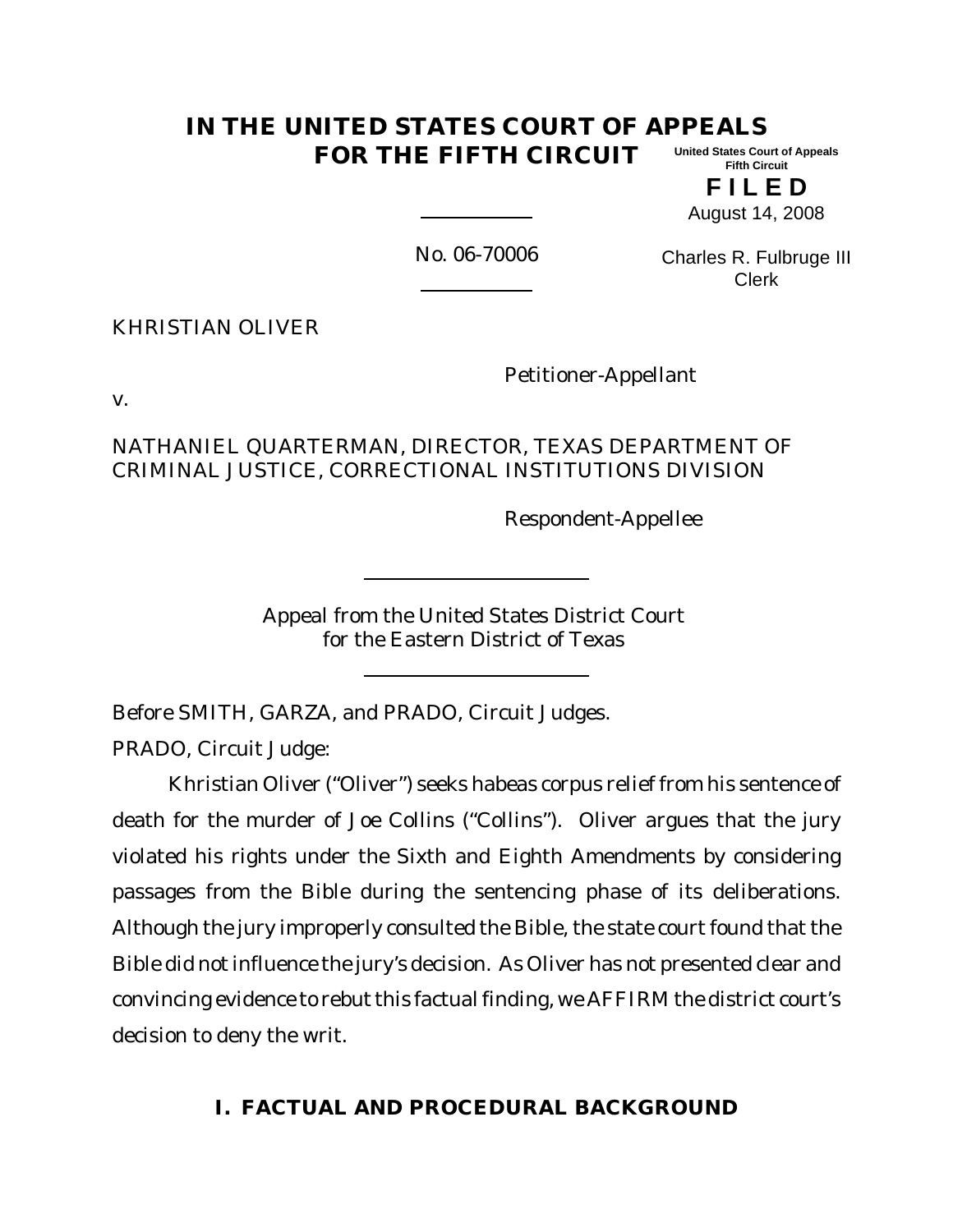Oliver shot Collins after Collins came home to find Oliver burglarizing his house.<sup>1</sup> The jury learned that while Collins was lying on the ground after being shot, Oliver struck Collins several times in the head with a rifle butt. At the trial, the medical expert testified that although Collins likely died from the gunshot wounds, the attack with the rifle butt also could have been fatal by itself. A jury convicted Oliver of capital murder based on his killing of Collins during the commission of a burglary. The jury sentenced him to death. Oliver filed a motion for a new trial regarding his sentence, arguing that the jurors, during the penalty phase of their deliberations, improperly consulted the Bible.

At a state court evidentiary hearing on his motion for a new trial, Oliver called four jurors to testify. Kenneth McHaney stated that during the jury's deliberations, one juror, Kenneth Grace, read the Bible aloud to a small group of jurors in the corner of the jury room. McHaney also testified that fellow juror Donna Matheny mentioned to him that the Bible contained a passage discussing who is a murderer and who should be put to death, and that he asked Matheny if he could read her Bible, which Matheny had highlighted. $<sup>2</sup>$  McHaney recalled</sup> reading verses pertaining to the importance of obeying the law of the land, the commandment that "thou shalt not kill," and the passage Matheny pointed out that discussed who is a murderer and who deserves a death sentence. In particular, he recalled reading a passage that says that if a man strikes someone with an iron object so that he dies, then he is a murderer and should be put to death.<sup>3</sup> McHaney also witnessed juror Rhonda Robinson reading the same

 $1$  The district court recounted the facts of the murder in detail, and as we repeated those details in our prior opinion in this case, we need not do so again here. *See Oliver v. Quarterman*, 254 F. App'x 381, 383 (5th Cir. 2007) (per curiam) (unpublished).

<sup>&</sup>lt;sup>2</sup> Neither Grace nor Matheny testified at the hearing.

<sup>&</sup>lt;sup>3</sup> The parties agree that the specific Bible passage at issue came from the Book of Numbers:

And if he smite him with an instrument of iron, so that he die, he is a murderer: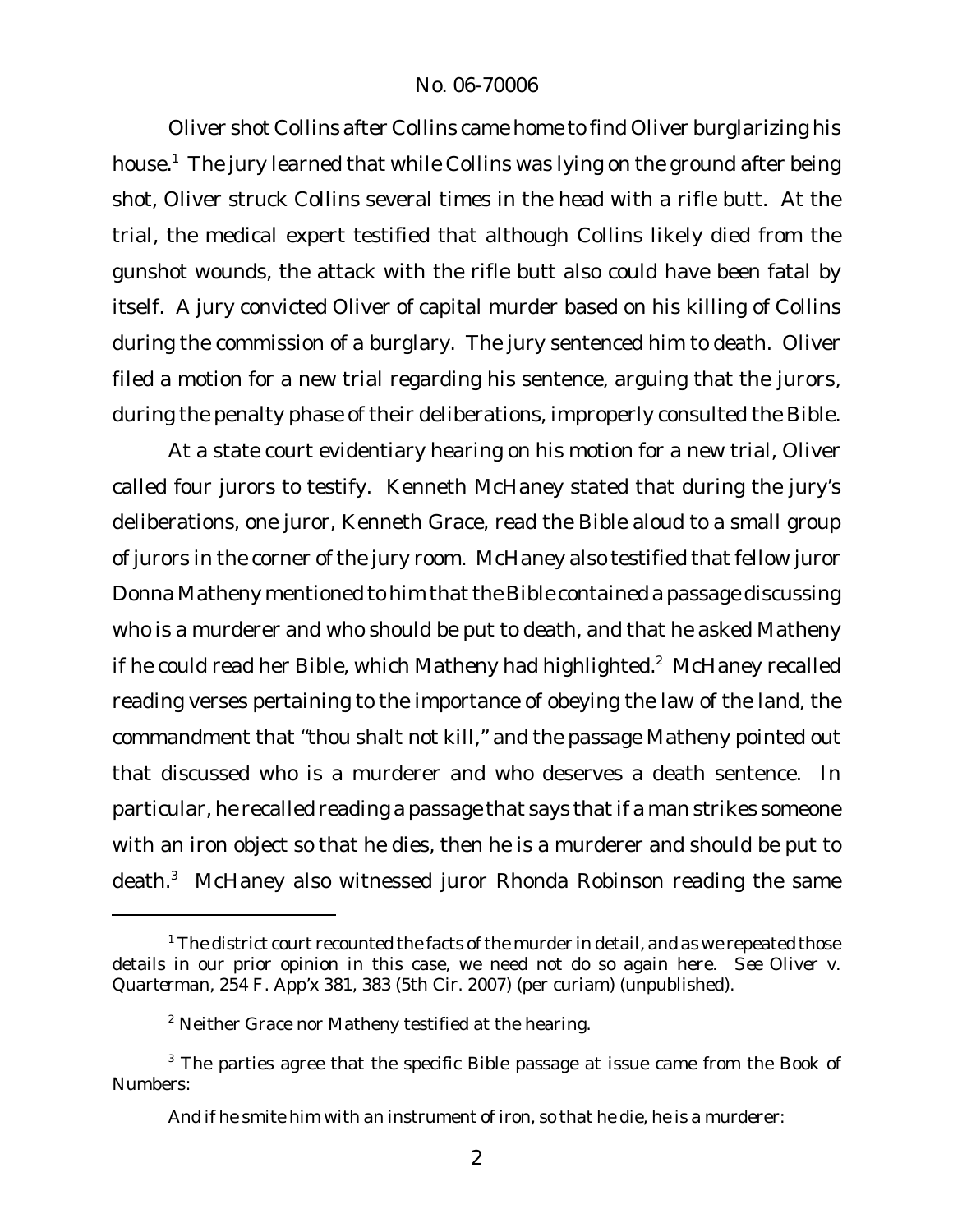passage from the Bible.<sup>4</sup> McHaney believed that there were approximately four Bibles in the jury room, but he could not recall the exact number. He said that many jurors had Bibles with them because they went to church or Bible study at night.

Juror Maxine Symmank stated that she read the Bible to herself while in the jury room and that there was another male juror who read the Bible aloud to a small group of jurors at one end of the table. Symmank could not recall exactly when she read the Bible, although she believed it was after the jury made its punishment determination while the jurors waited for the court to reconvene. She admitted, however, that it is possible that she also read the Bible during earlier parts of the proceedings. Symmank recalled reading the same passage that McHaney had consulted from the Book of Numbers: "And if he smite him with an instrument of iron, so that he die, he is a murderer: the murderer shall surely be put to death." Symmank had decided to read this passage after a fellow juror opened the Bible to that page. Symmank confirmed, however, that no juror explicitly stated that the jury should use the Bible as evidence in its deliberations.

Rodney Rodrigues corroborated the testimony of the previous two jurors that at least one juror read Biblical passages aloud to a small group of jurors at

*Numbers* 35:16-19 (King James).

the murderer shall surely be put to death.

And if he smite him with throwing a stone, wherewith he may die, and he die, he is a murderer: the murderer shall surely be put to death.

Or if he smite him with an hand weapon of wood, wherewith he may die, and he die, he is a murderer: the murderer shall surely be put to death.

The revenger of blood himself shall slay the murderer: when he meeteth him, he shall slay him.

<sup>4</sup> Robinson also did not testify at the hearing.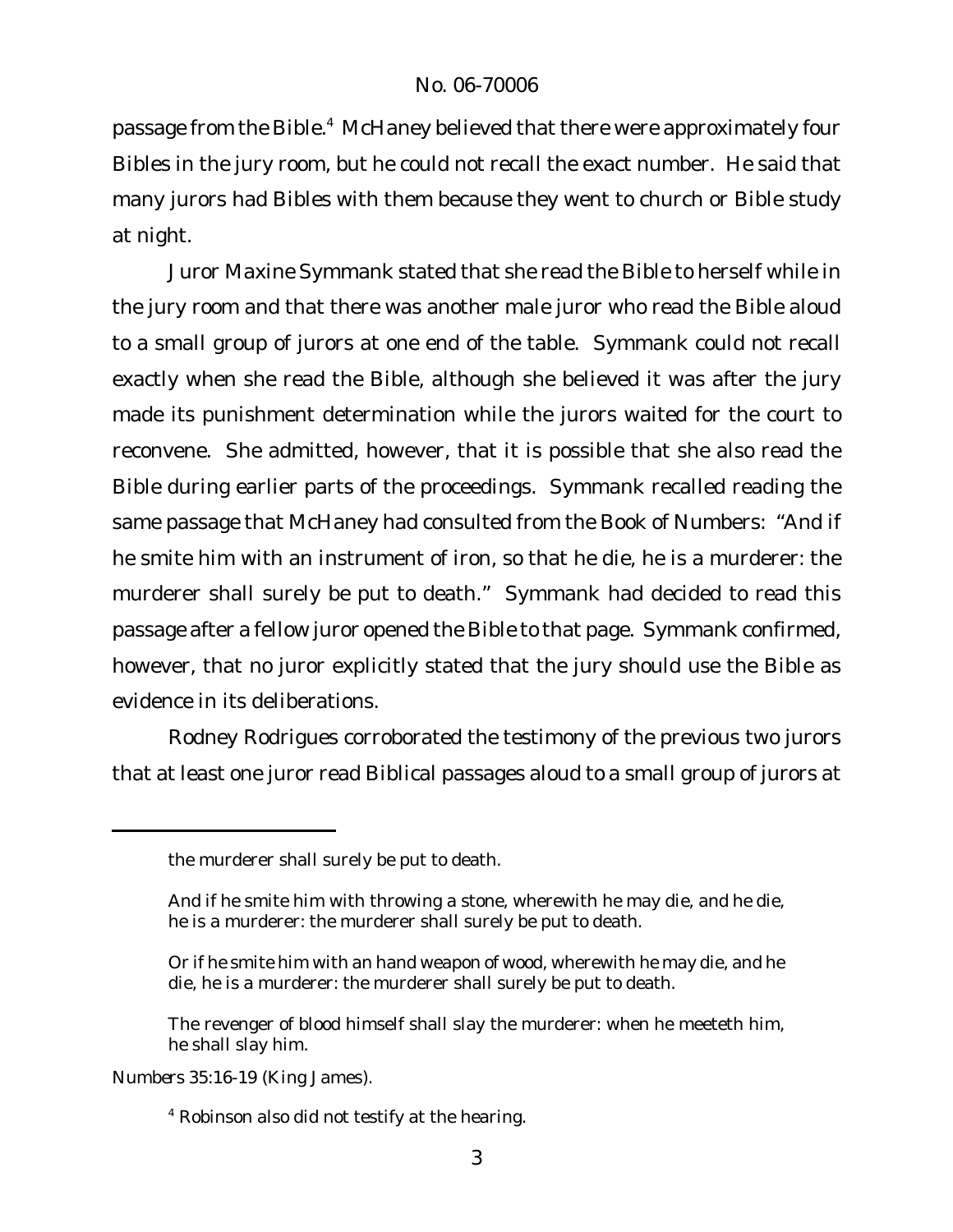some point during the deliberations. He testified that he did not read the Bible, but that some of his fellow jurors did. He did not know which passages the other jurors read. Finally, Glenda Webb recalled seeing more than one Bible in the jury room, but she stated that the Bible was not a focus of the jury's discussions. She recalled that some jurors consulted the Bible after they had made their decision on the appropriate punishment.

Based on this evidence, the state court ruled that the jury did not act improperly. The court concluded that "a conscientious, dedicated and carrying [sic] jury considered this case in accord with the Court's Charge and the instructions of the Court and rendered their verdict in accord with the evidence they heard in this case uninfluenced by any outside influence of any kind shown to the Court in this hearing." Oliver appealed this ruling to the Texas Court of Criminal Appeals ("TCCA"), which affirmed the trial court's decision to deny a new trial and stated that Oliver had not "met his burden of showing outside influence. While there was testimony that at least one Bible was brought to the jury room and some passages were read by a few jurors, every juror who testified stated that neither the Court nor another juror claimed that the Bible should be considered as law or evidence in the case." The state trial court and the TCCA denied Oliver's state habeas petition.

After exhausting his state court remedies, Oliver sought a writ of habeas corpus from the district court. He argued that the jury improperly consulted the Bible during its deliberations, particularly given that at least one passage the jurors read specifically described the facts of his case. Oliver also presented newly discovered evidence regarding the jury's actions. He alleged that juror Michael Brenneisen, who did not testify at the state court hearing, told foreign journalist Egon Clausen in an interview that the jurors discussed the Bible in depth before they rendered their decision during the punishment phase of the

4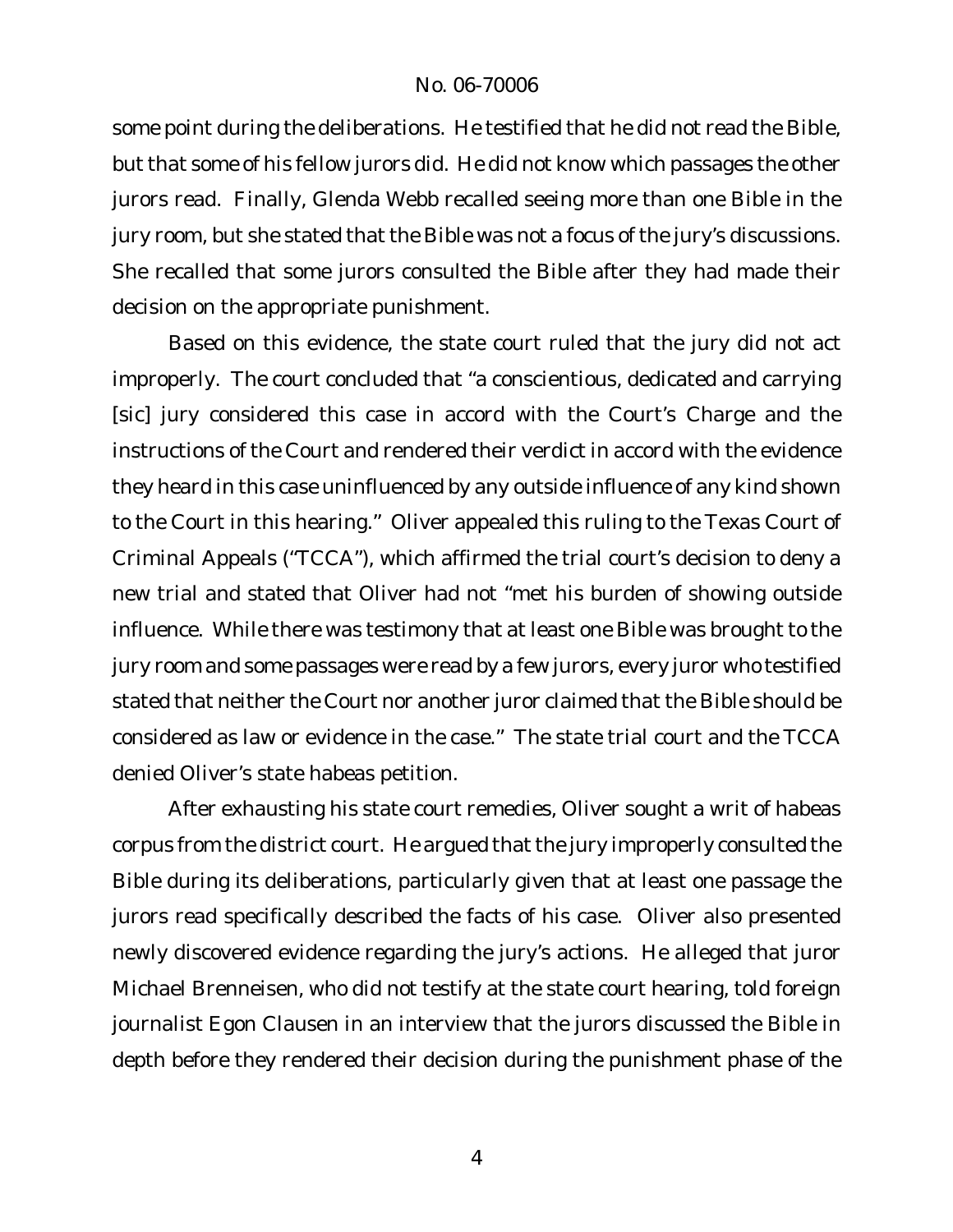trial.<sup>5</sup> Brenneisen told Clausen that he used the Bible during the punishment phase to ensure he was reaching the correct decision. Specifically, Brenneisen remembered asking himself, "is this the way the Lord would decide the case?" He also stated that the jury used the Bible "to lend support for or against the judgment call." He noted that the jury "went both directions in our use of the scripture—forgiveness and judgment." He acknowledged that the jury referred to specific passages in the Bible during its discussions, opening the Bible to various passages and reading them word-for-word. He also told Clausen that his personal belief is that if civil law and Biblical law conflict, then the Biblical law is paramount.<sup>6</sup>

The district court denied Oliver's habeas petition. The court viewed his argument as a request for an evidentiary hearing and ruled that Oliver is not entitled to an additional hearing under 28 U.S.C. § 2254(e)(2). The court also construed Oliver's claim to be a "pure question of fact" and denied habeas relief pursuant to the standard in § 2254(d)(2) that the state court's decision was not "based on an unreasonable determination of the facts in light of the evidence presented in the state court proceeding." The court, however, granted a certificate of appealability ("COA") on whether the jurors' use of the Bible violated Oliver's Sixth or Eighth Amendment rights.

On November 16, 2007, this court issued an opinion denying Oliver's request for a COA on three unrelated claims, denying his request for a stay and abatement for a state or federal hearing, and requesting that the parties file

<sup>&</sup>lt;sup>5</sup> Oliver submitted to the district court a transcript of the interview between Clausen and Brenneisen. Clausen swore under oath in Denmark that the transcript was a true representation of his interview with Brenneisen.

<sup>&</sup>lt;sup>6</sup> We present the information contained in Brenneisen's interview merely as background. As Oliver did not submit this evidence to the state court and therefore did not "develop the factual basis of [his] claim in State court proceedings," we do not consider the interview as substantive evidence in reaching our decision. *See* 28 U.S.C. § 2254(e)(2); *Oliver*, 254 F. App'x at 390.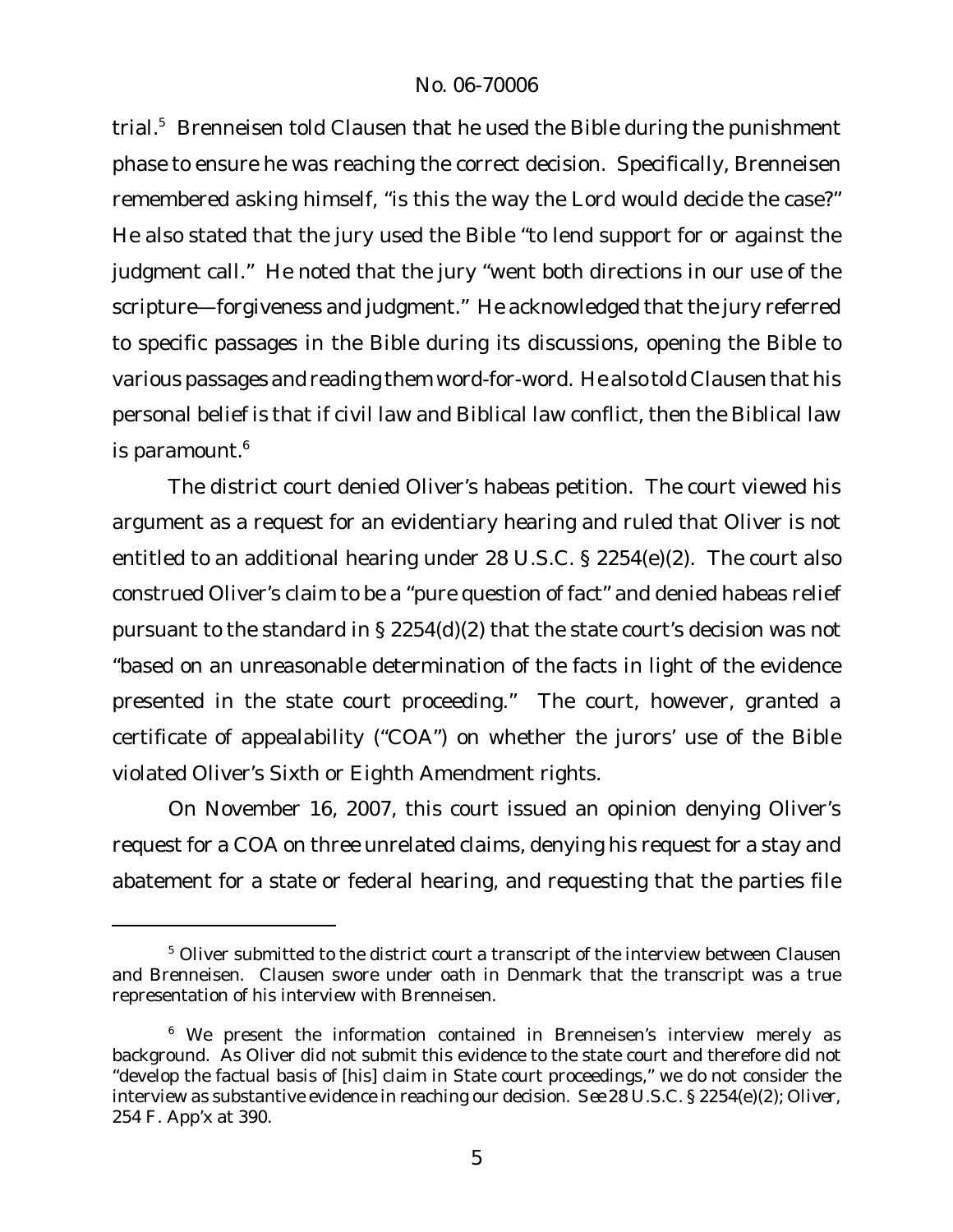additional briefs on his remaining claims.<sup>7</sup> *See Oliver v. Quarterman*, 254 F. App'x 381 (5th Cir. 2007) (per curiam) (unpublished). The only remaining question, therefore, involves the merits of Oliver's claim that the jury improperly consulted the Bible when deliberating during the sentencing phase of his trial.

# **II. STANDARD OF REVIEW**

Under the Antiterrorism and Effective Death Penalty Act ("AEDPA"), a federal court cannot grant habeas relief unless the state court adjudication of that claim either

(1) resulted in a decision that was contrary to, or involved an unreasonable application of, clearly established federal law, as determined by the Supreme Court of the United States; or (2) resulted in a decision that was based on an unreasonable determination of the facts in light of the evidence presented in the state court proceeding.

28 U.S.C. § 2254(d); *see Wiggins v. Smith*, 539 U.S. 510, 520 (2003). Under § 2254(d)(1), a decision is contrary to clearly established federal law if "the state court arrives at a conclusion opposite to that reached by [the Supreme Court] on a question of law" or "confronts facts that are materially indistinguishable from a relevant Supreme Court precedent and arrives at a result opposite to [that precedent]." *(Terry) Williams v. Taylor*, 529 U.S. 362, 405 (2000). A decision involves an unreasonable application of Supreme Court precedent if it "unreasonably extends a legal principle from [Supreme Court precedent] to a new context where it should not apply or unreasonably refuses to extend that principle to a new context where it should apply." *Id.* at 407. We must presume that the state court's factual findings are correct unless Oliver meets his burden of rebutting that presumption by clear and convincing evidence. *See* 28 U.S.C. § 2254(e)(1).

 $^7$  In that opinion, we indicated that we might set this case for oral argument after the parties submitted their supplemental briefs. However, we conclude that we can decide this case without oral argument.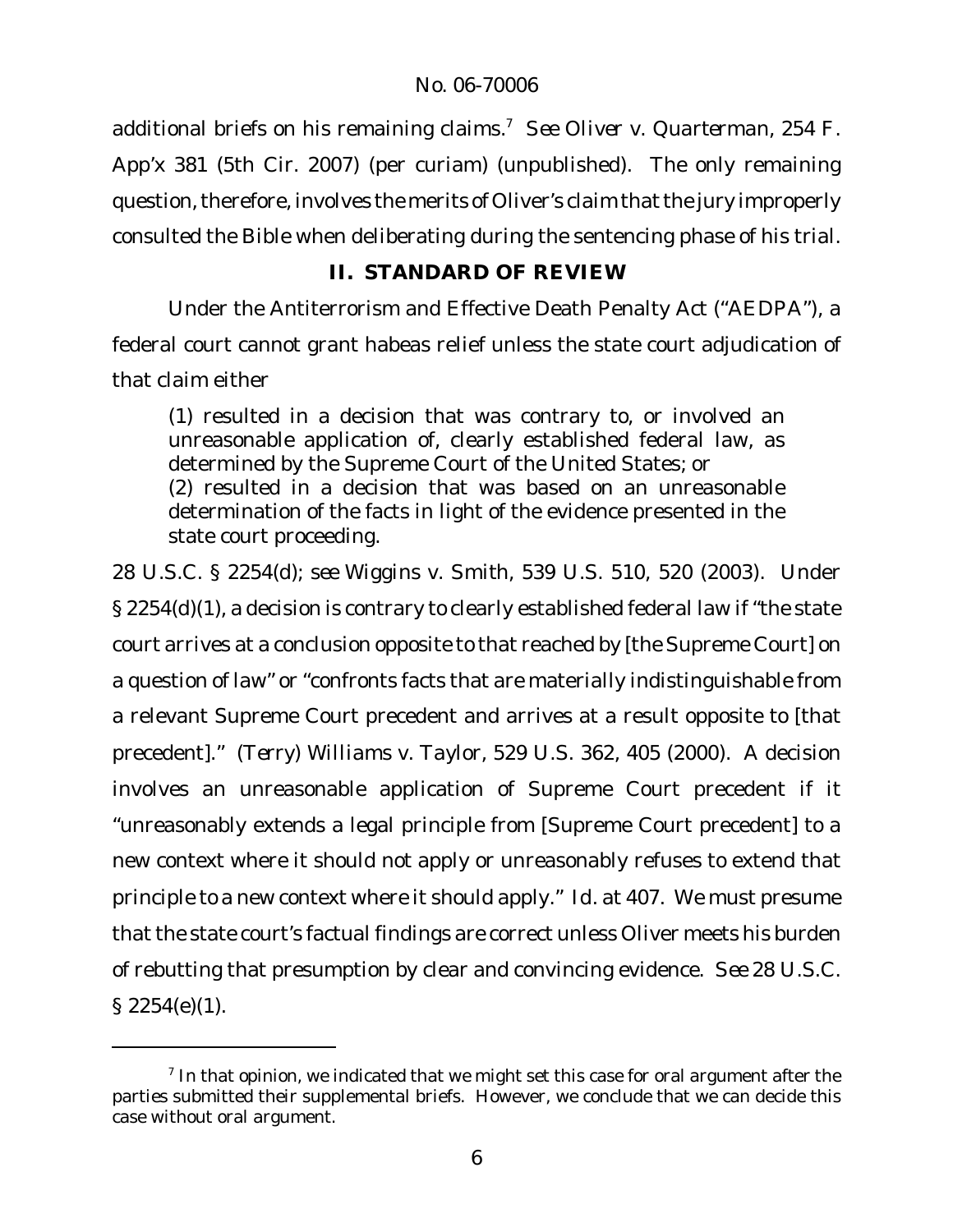## **III. DISCUSSION**

## **A. Supreme Court Precedent**

Oliver rests his argument on Supreme Court precedent that, under the Sixth Amendment, forbids a jury from being exposed to external influences during its deliberations.<sup>8</sup> *See Parker v. Gladden*, 385 U.S. 363, 364-65 (1966) (stating that "the evidence developed against a defendant shall come from the witness stand in a public courtroom where there is full judicial protection of the defendant's right of confrontation, of cross-examination, and of counsel" (internal quotation marks omitted)); *Turner v. Louisiana*, 379 U.S. 466, 472 (1965) ("The requirement that a jury's verdict 'must be based upon the evidence developed at the trial' goes to the fundamental integrity of all that is embraced in the constitutional concept of trial by jury."); *Remmer v. United States*, 347 U.S. 227, 229 (1954) (stating that"private communication, contact, or tampering" with the jury is presumptively prejudicial); *Mattox v. United States*, 146 U.S. 140, 149 (1892) (stating that "in capital cases [] the jury should pass upon the case free from external causes tending to disturb the exercise of deliberated and unbiased judgment").

*Remmer* provides our starting point for determining the Supreme Court's clearly established law regarding external influences on a jury. *See* 347 U.S. at 229. *Remmer* involved a third party who attempted to bribe a juror. *Id.* at 228. The juror notified the judge, who then informed the prosecutors. *Id.* The judge asked the FBI to investigate the incident, and the FBI concluded that the third party had made the statement to the juror in jest. *Id.* As a result, neither the judge nor the prosecutor told the defendant about the incident. *Id.* The jury found the defendant guilty, and he appealed after learning of the alleged bribery

<sup>&</sup>lt;sup>8</sup> Oliver makes virtually the same argument under the Eighth Amendment. However, as the applicable precedents invoke the Sixth Amendment, we constrain our analysis to that line of cases and reject his argument under the Eighth Amendment.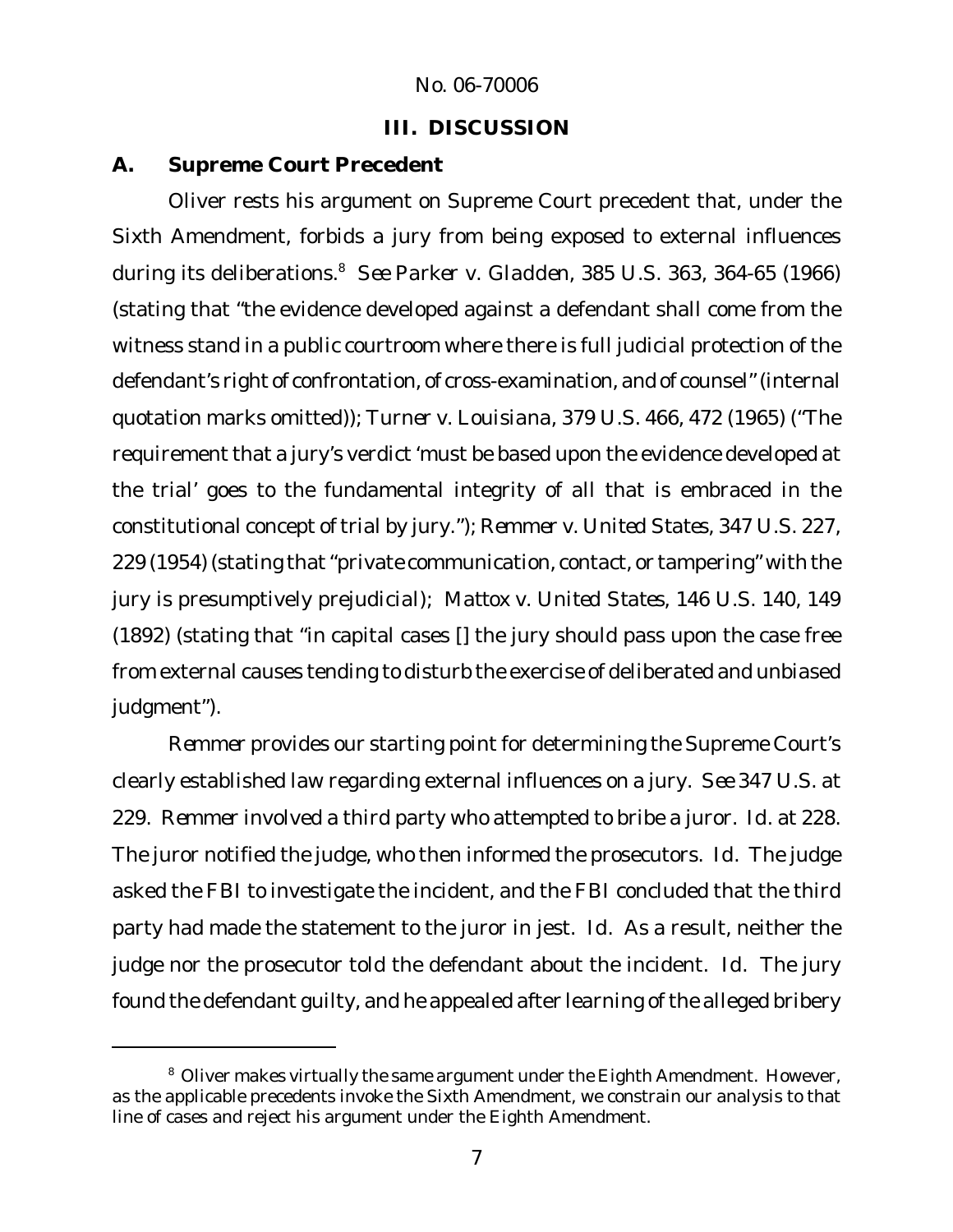attempt. *Id.* The Supreme Court vacated the lower court's judgment that the defendant had not shown any prejudice and held that in a criminal case,

any private communication, contact, or tampering directly or indirectly, with a juror during a trial about the matter pending before the jury is, for obvious reasons, deemed presumptively prejudicial, if not made in pursuance of known rules of the court and the instructions and directions of the court made during the trial, with full knowledge of the parties. The presumption is not conclusive, but the burden rests heavily upon the Government to establish, after notice to and hearing of the defendant, that such contact with the juror was harmless to the defendant.

*Id.* at 229. *Remmer* thus prohibits jurors from being subjected to "private communication, contact, or tampering" and considers any such external influences presumptively prejudicial. *Id.*; *cf. United States v.Sylvester*, 143F.3d 923, 933 (5th Cir. 1998) (suggesting that "the presumption of prejudice and the assignment of the burden of proof are not triggered automatically but are imposed at the discretion of the district court").

*Turner* also involved an improper external influence on a jury. 379 U.S. at 467. There, two deputy sheriffs oversaw the sequestered jury. *Id.* As part of their duties, the deputies "ate with them, conversed with them, and did errands for them," although there was no evidence that the deputies spoke with the jurors about the case itself. *Id.* at 468. These same deputies also served as the prosecution's principal witnesses. *Id.* The Court held that the deputies' external contact with the jurors "subvert[ed] the[] basic guarantees of trial by jury." *Id.* at 473. In particular, the Court stated that "[t]he requirement that a jury's verdict must be based upon the evidence developed at the trial goes to the fundamental integrity of all that is embraced in the constitutional concept of trial by jury." *Id.* at 472 (internal quotation marks omitted).

In *Parker*, a court bailiff assigned to shepherd the sequestered jury stated to one of the jurors, while the jury was on a public sidewalk, "Oh that wicked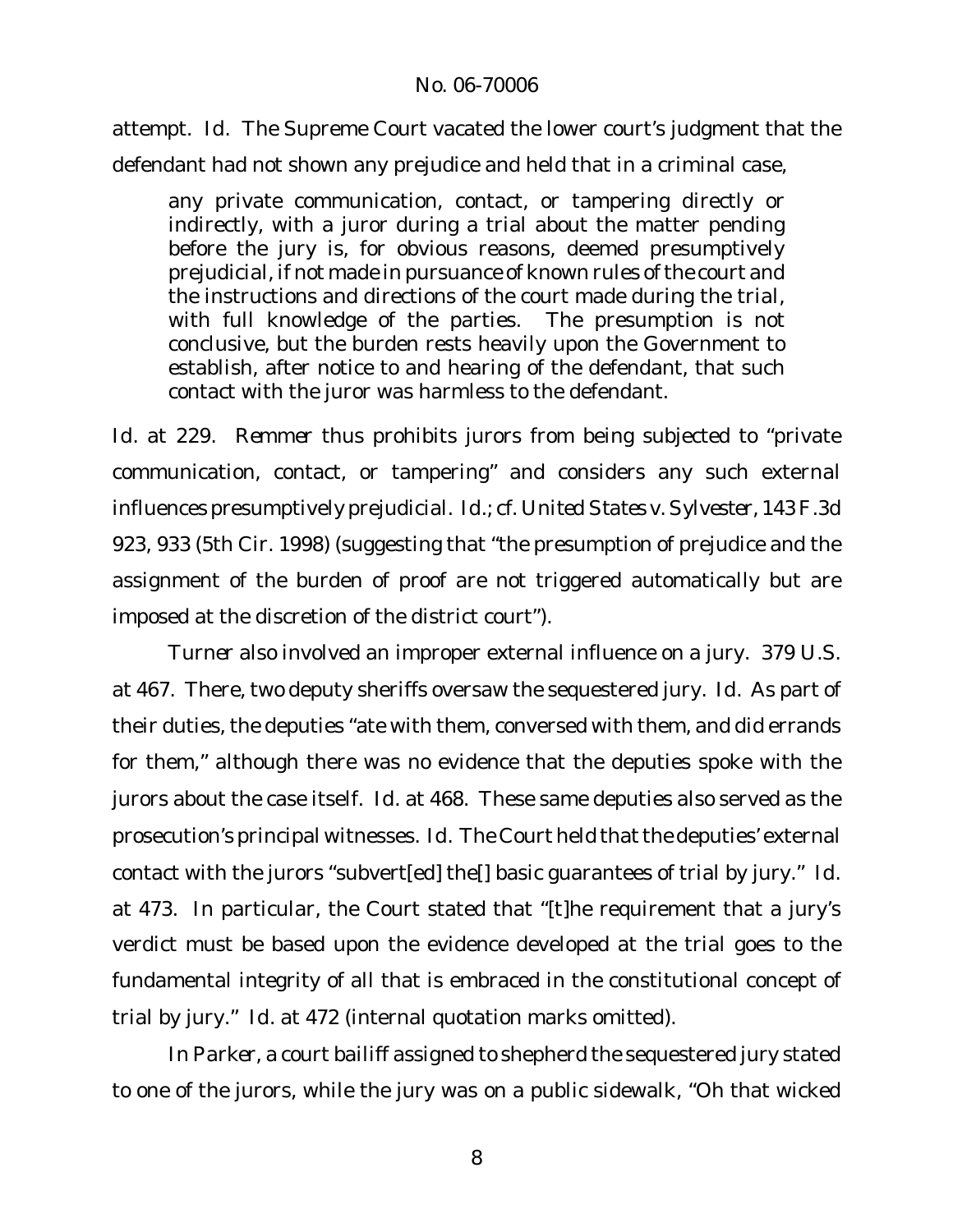fellow [petitioner], he is guilty." 385 U.S. at 363. On another occasion, the bailiff remarked to at least one juror, "If there is anything wrong [in finding petitioner guilty] the Supreme Court will correct it." *Id.* at 364. The Supreme Court deemed the bailiff's statements to be "private talk, tending to reach the jury by outside influence." *Id.* (internal quotation marks omitted). In a later decision describing *Parker*, the Court characterized the bailiff's statements as involving an improper "external influence." *See Tanner v. United States*, 483 U.S. 107, 117 (1987).

Finally, the Court fleshed out the difference between an "external" and an "internal" influence on a jury in *Tanner*. *Id.* at 117. There, the Court considered allegations that a juror was intoxicated during the trial. *Id.* at 110. The Court held that the Sixth Amendment did not require the district court to hold an evidentiary hearing, because juror intoxication is not an "external influence." *Id.* at 127. In so holding, the Court noted that lower courts have distinguished between external influences, which a defendant can use to impeach a jury's verdict, and internal influences, which are not presumptively prejudicial. *Id.* at 117-18. A juror is exposed to an external influence when the juror reads information not admitted into evidence, such as a newspaper article about the case, or hears prejudicial statements from others, as in *Parker* and *Remmer*. *Id.* at 117. In contrast, internal influences, which provide no basis for relief, include allegations of physical or mental incompetence of a juror, such as claims that a juror was insane, could not sufficiently understand English, or had a severe hearing impairment. *Id.* at 119.

These cases demonstrate that the Supreme Court has clearly established a constitutional rule forbidding a jury from being exposed to an external influence. Whether an influence is "external" or "internal" depends on the facts of each case, but at its core the distinction amounts to an examination of the "nature ofthe allegation" of an improper influence on the jury. *Tanner*, 483 U.S.

9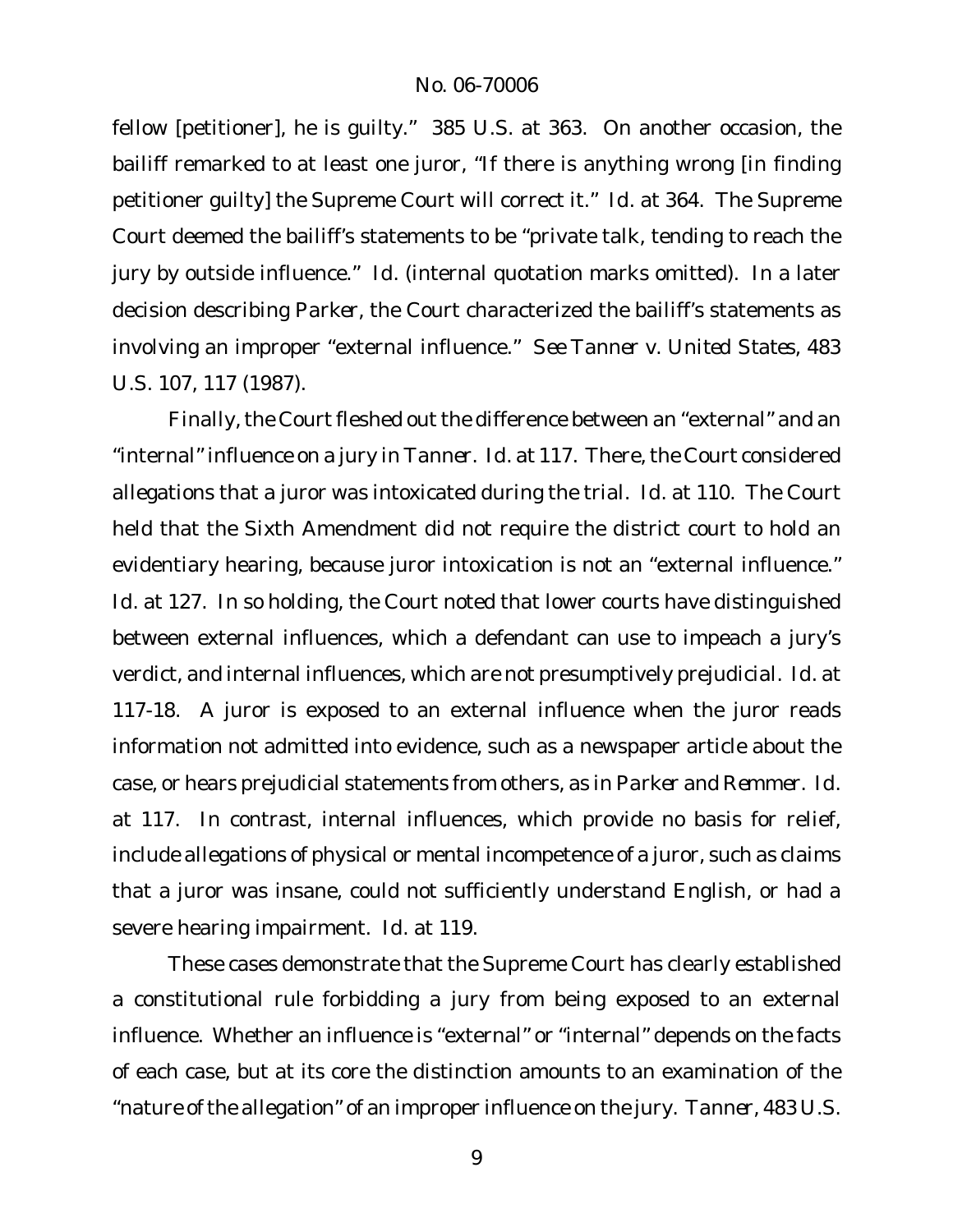at 117; *see Robinson v. Polk*, 438 F.3d 350, 363 (4th Cir. 2006) ("Under clearly established Supreme Court case law, an influence is not an internal one if it (1) is extraneous prejudicial information; *i.e.*, information that was not admitted into evidence but nevertheless bears on a fact at issue in the case, or (2) is an outside influence upon the partiality of the jury, such as 'private communication, contact, or tampering with a juror.'") (internal citations omitted); *Robinson*, 438 F.3d at 373 (King, J., dissenting in part) ("If the 'nature' of the influence is that it *impairs* the juror's physical or mental ability to function effectively, it is an internal influence. Internal influences thus stand in stark contrast to their external counterparts, which come from without and carry the potential to *bias* the juror against the defendant."). Judge King, in his dissent from the denial of en banc rehearing in *Robinson*, cogently synthesized these Supreme Court cases:

The external influences recognized by the Court in those decisions are factually diverse, but they share a single, constitutionally significant characteristic: they are external to the evidence and law in the case, and carry the potential to bias the jury against the defendant. This legal principle unifies the bailiff's remarks disparaging the defendant in *Parker*, the relationship of confidence between the jury and key prosecution witnesses in *Turner*, and the effort to bribe a juror in *Remmer*.

*Robinson v. Polk*, 444 F.3d 225, 231 (4th Cir. 2006) (King, J., dissenting). It is against this backdrop that we must consider whether the jurors' consultation of the Bible amounted to an external influence that raises a presumption of prejudice.

# **B. The Bible as an External Influence on the Jury**

Stemming from these clearly established Supreme Court precedents, it is clear that the prohibition of external influences from *Remmer*, *Turner*, and *Parker* applies to this factual scenario. *See (Terry) Williams*, 529 U.S. at 407 (stating that a decision involves an unreasonable application of Supreme Court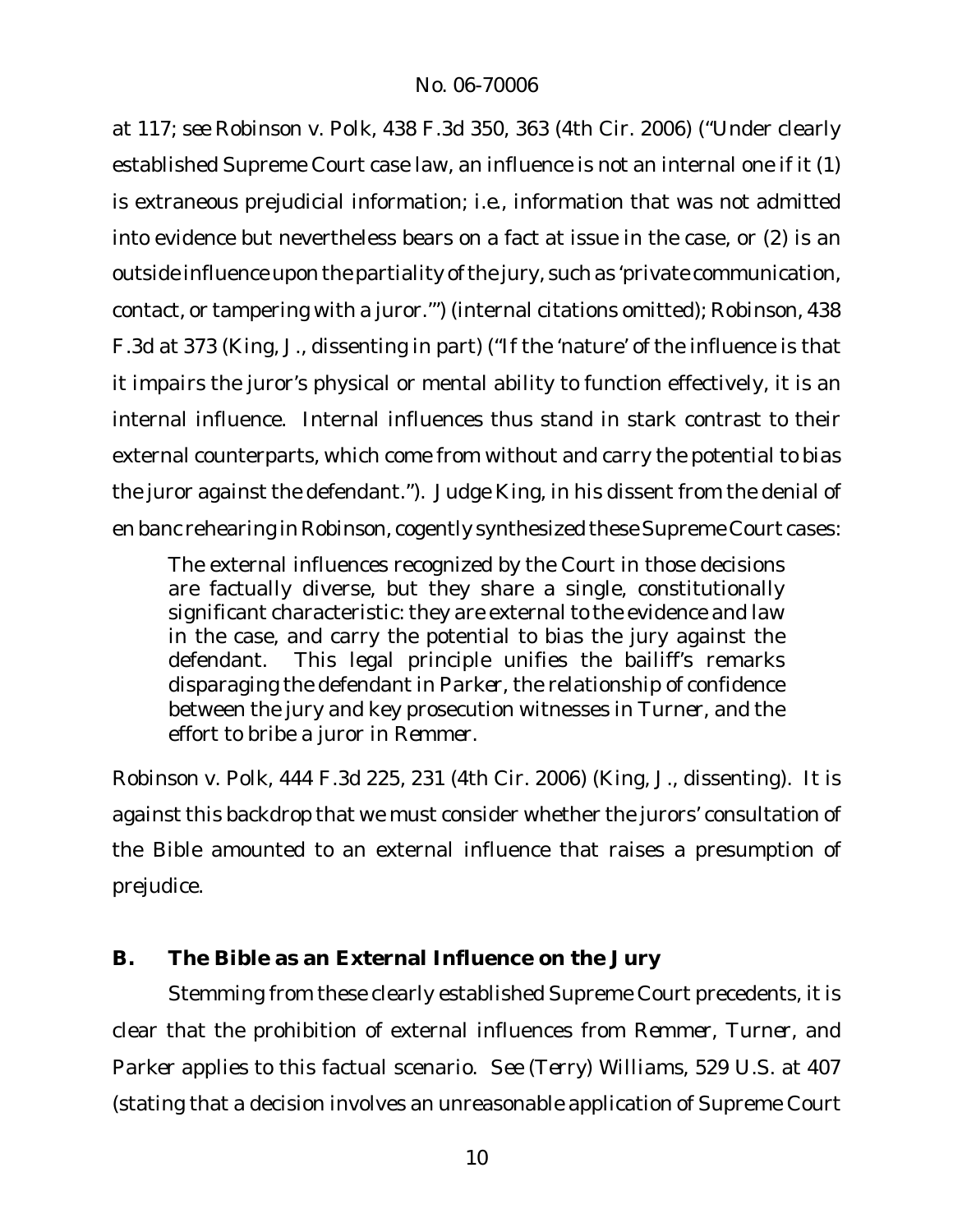precedent if it "unreasonably refuses to extend [a legal principle from Supreme Court precedent] to a new context where it should apply"). Although there are no Fifth Circuit cases directly on point, language from the Eleventh, First, and Sixth Circuits bolsters this conclusion.

In *McNair v. Campbell*, 416 F.3d 1291, 1307-08 (11th Cir. 2005), the Eleventh Circuit analyzed a similar situation under the *Remmer* line of cases and determined that the jury's use of the Bible was presumptively prejudicial, but that the state had rebutted the presumption.<sup>9</sup> During the punishment phase of the trial, the foreman, a Christian minister, brought a Bible into the jury room during deliberations, read aloud from it, and led the other jurors in prayer. *Id.* at 1301. The court noted that "[b]ecause it is undisputed that jurors in the guilt phase of McNair's trial considered extrinsic evidence during their deliberations, our analysis focuses on whether the State can rebut the resulting presumption of prejudice." The court held that the state had rebutted the presumption of prejudice because there was no evidence that the "innocuous" Bible passages in question had the effect of influencing the jury's decision. *Id.*

Even before this decision, a district court within the Eleventh Circuit undertook a similar approach to this question. In *Jones v. Kemp*, 706 F. Supp. 1534, 1558 (N.D. Ga. 1989), a juror asked the court if he could take a Bible into the jury room, and the court said yes. The district court, on habeas review, stated that "[a] situation in which a jury, unsupervised by the court and unobserved by counsel, could reach a conclusion by consulting sources other than the legal charge of the court and evidence actually received by the court is not permitted." *Id.* at 1560. The court distinguished the situation of jurors bringing their own Bibles into the jury room to consult for personal inspiration or

<sup>&</sup>lt;sup>9</sup> The court held that the district court should have dismissed this argument as procedurally barred, but the court still went on to consider the merits of the claim. *McNair*, 416 F.3d at 1307.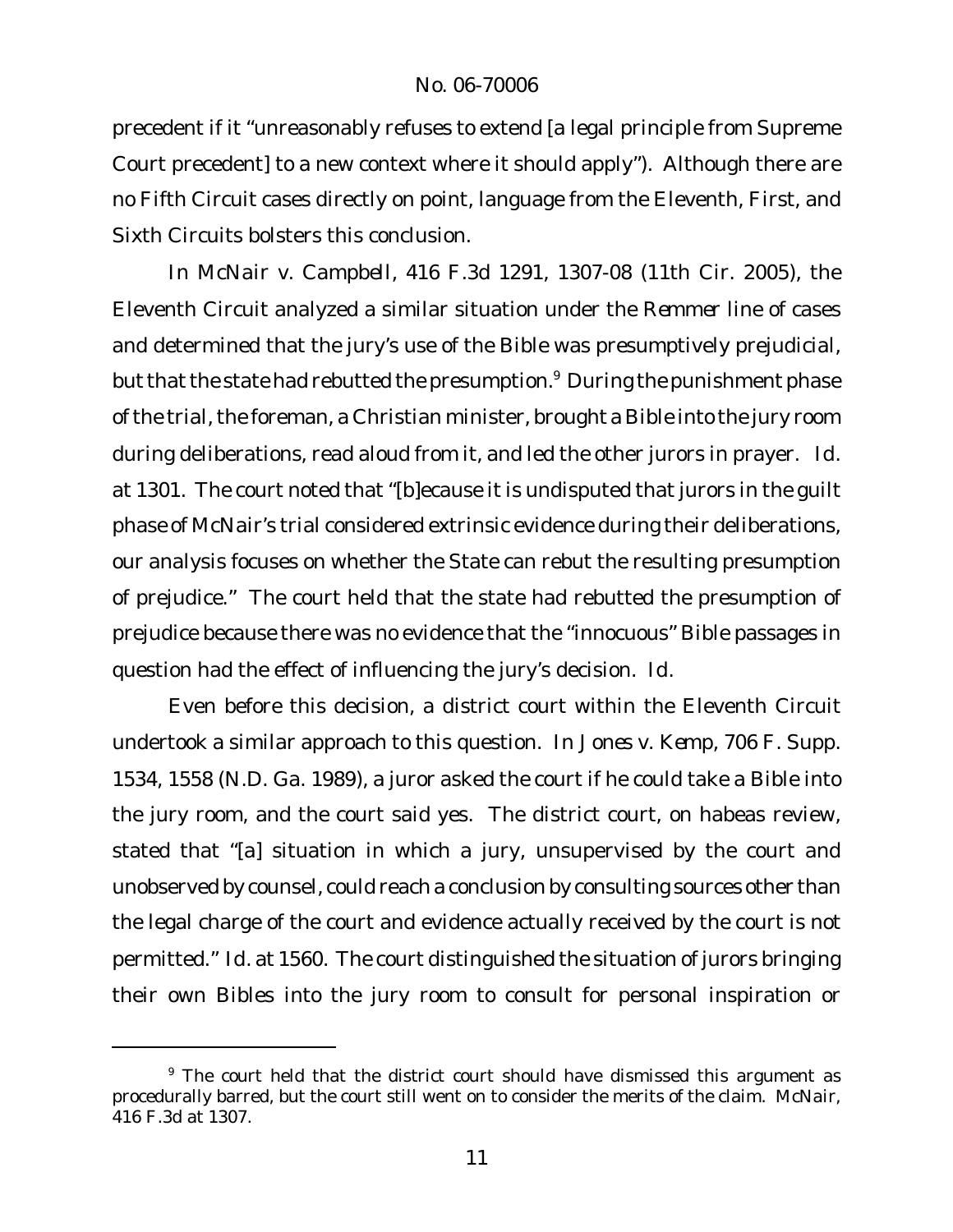spiritual guidance. *Id.* "The sole issue here involves the at least implied court approval of a group jury reference to an extra-judicial authority—here the Christian Bible—for guidance in deciding the explicit, statutorily mandated, carefully worded guidelines which must be followed by a jury deliberating during the sentencing phase of a death penalty case." *Id.* The court did not analyze whether the state could rebut the presumption of prejudice.

The First Circuit also suggested that the presence of a Bible in the jury room amounts to an external influence on the jury's deliberations and that the Bible is no different from any other type of external influence that enters the jury's conscience. *See United States v. Lara-Ramirez*, 519 F.3d 76, 88 (1st Cir. 2008). That case does not directly align with the facts here, as it involved the direct review of a district court's mistrial declaration without the defendant's consent after the judge learned that the jury had consulted the Bible. *Id.* at 79. Nevertheless, the court's language is telling: the court stated that the district court erred in "treat[ing] the Bible in the jury room as qualitatively different from other types of extraneous materials or information that may taint a jury's deliberations." *Id.* at 88. The court held that "[b]ecause no special rule exists when the Bible is involved, the district court had a duty to investigate the colorable claim of juror taint in this case and explore and exhaust the alternatives to mistrial, just as it would in other situations where extraneous materials have been brought into the jury's deliberations." *Id.* at 89 (internal quotation marks omitted). Thus, underlying the court's analysis was the conclusion that the jurors' use of a Bible in the jury room constituted an "external influence."

The Sixth Circuit implied, albeit in dicta, that the presence of a Bible in the jury room is an external influence that might prejudice the jury's deliberations. *See Coe v. Bell*, 161 F.3d 320, 351 (6th Cir. 1998) (rejecting the petitioner's claim that the prosecutor's closing argument mentioning the Bible

12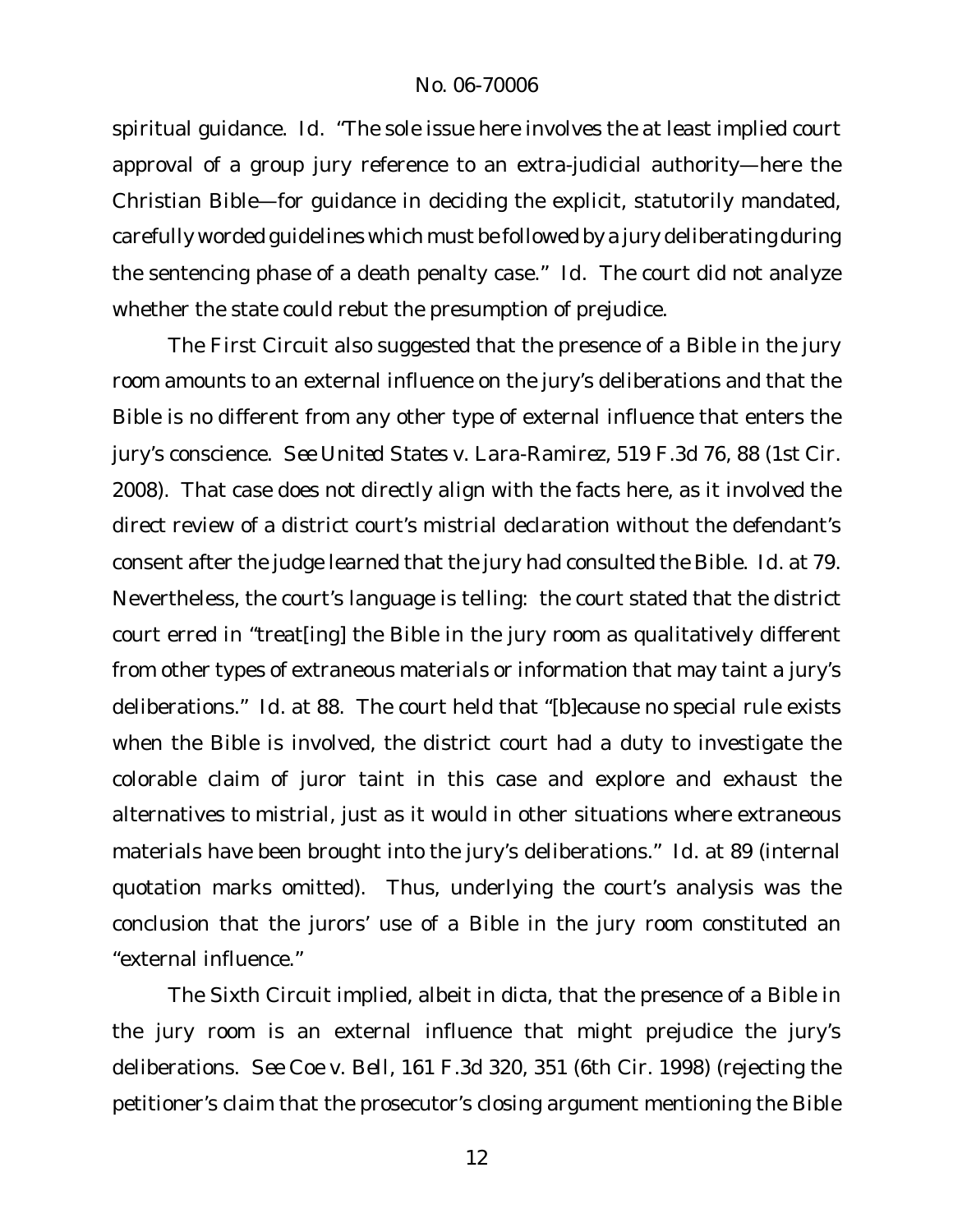amounted to reversible error). The court distinguished the situation of a prosecutor invoking the Bible during his closing argument from the cases where the jury actually had a Bible in the jury room. *Id.* The court concluded that "there is error in [the cases involving a Bible in the jury room] not because the book was the Bible, but because the book was not properly admitted evidence." *Id.*<sup>10</sup>

The Ninth Circuit, sitting en banc, refused to determine one way or the other whether the jury's reliance on the Bible constituted an external influence. *Fields v. Brown*, 503 F.3d 755, 781-82 (9th Cir. 2007) (en banc). In that case, a juror made notes "for" and "against" the death penalty based on his review of the Bible at home and then brought those notes into the jury room. *Id.* at 777-78. The court held, "[W]e do not need to decide whether there was juror misconduct because even assuming there was, we are persuaded that [the juror's notes] had

 $10$  In addition to the Eleventh, First, and Sixth Circuits, three state supreme courts have held that a Bible in the jury room is an external influence on the jury's deliberations. In *People v. Harlan*, 109 P.3d 616, 629 (Colo. 2005), the Colorado Supreme Court held that the jury's consultation of written Biblical materials in the jury room was improper under state law. In *People v. Danks*, 82 P.3d 1249, 1275 (Cal. 2004), the court found that a juror's action in bringing Bible passages into the jury room was "misconduct," but that the nature of the particular Bible verses the jurors had read made this misconduct not prejudicial. Finally, in *State v. Harrington*, 627 S.W.2d 345, 350 (Tenn. 1981), the Tennessee Supreme Court found a constitutional error when "the jury foreman buttressed his argument for imposition of the death penalty by reading to the jury selected Biblical passages." Because the court reversed and remanded for a new sentencing hearing on a different ground, however, the court did not undertake any analysis regarding prejudice. *Id.*

Moreover, in a case involving slightly different facts, the Pennsylvania Supreme Court vacated a death sentence when the prosecutor told the jury during closing arguments, "As the Bible says, 'and the murderer shall be put to death.'" *Commonwealth v. Chambers*, 599 A.2d 630, 644 (Pa. 1991). There, the prosecutor did not invoke well-known Biblical aphorisms reminding jurors to follow the law but instead sought to "interject[] religious law as an additional factor for the jury's consideration which neither flows from the evidence or any legitimate inference to be drawn therefrom." *Id.*; *see also Romine v. Head*, 253 F.3d 1349, 1368 (11th Cir. 2001) ("[A] prosecutor misleads a capital sentencing jury when he quotes scripture as higher authority for the proposition that death should be mandatory for anyone who murders his parents.").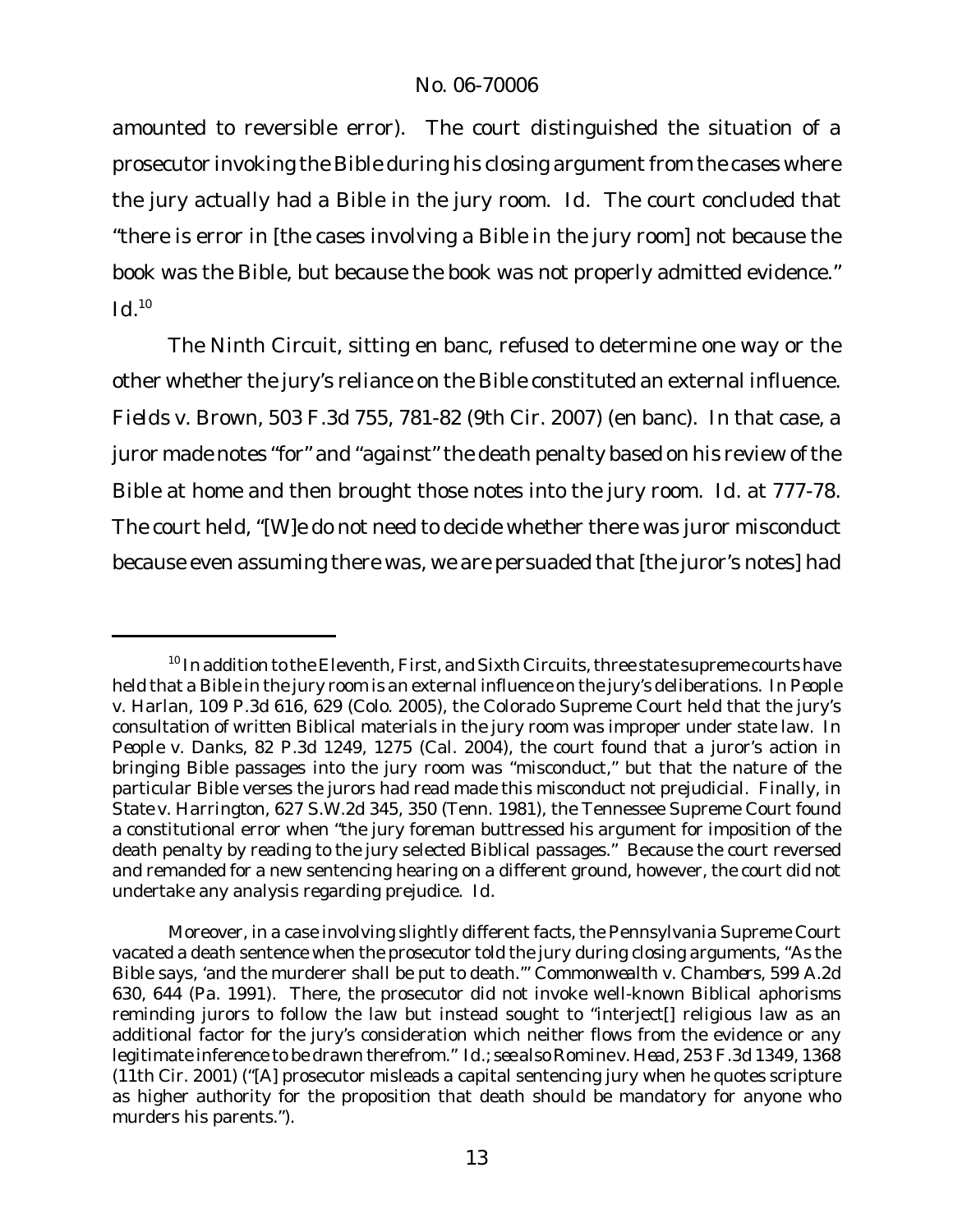no substantial and injurious effect or influence in determining the jury's verdict." *Id.* at 781.

The only circuit to hold that the Bible is not an external influence is the Fourth Circuit.<sup>11</sup> In *Robinson v. Polk*, 438 F.3d 350 (4th Cir. 2006), a juror asked the bailiff for a Bible and then read several passages out loud in the jury room—including at least one referring to "an eye for an eye"—to convince the other jurors to vote for a death sentence. *Id.* at 357-58. The court ruled that "reading the Bible is analogous to the situation where a juror quotes the Bible from memory, which assuredly would not be considered an improper influence." *Id.* at 364. "*[P]recisely because* the Bible occupies a unique place in the moral lives of those who believe in it, its teachings cannot blithely be lumped together with a private communication, contact, or tampering with a juror without clear guidance from the Supreme Court."<sup>12</sup> *Id.* at 366; *see also Lenz v. Washington*,

<sup>&</sup>lt;sup>11</sup> The Second, Third, Seventh, Eighth, Tenth, and D.C. Circuits have not spoken on this issue.

 $12$  The Fourth Circuit declined to rehear the case en banc, although Judge Wilkinson stated that he believed there should be a "clear line" distinguishing between "personal and deliberative use of the Biblical text" in the jury room. Robinson v. Polk, 444 F.3d 225, 226 (4th Cir. 2006) (Wilkinson, J., concurring in the denial of rehearing en banc). Judge Wilkinson voted to deny rehearing, however, because he believed that AEDPA constrained the circuit court from fashioning such a rule. *Id.* at 229. We do not share Judge Wilkinson's concerns in this case because we are not creating a new rule. *Remmer*, *Turner*, and *Parker* clearly establish that it is presumptively prejudicial for a jury to consult an external influence, and bringing the Bible into the jury room and reading specific passages that bear directly upon the facts of the case is plainly outside the evidence and law. *See, e.g.*, *Fields v. Brown*, 503 F.3d 755, 778-79 (9th Cir. 2007) (en banc) (stating that the prohibition from *Teague v. Lane*, 489 U.S. 288 (1989), of creating a "new rule" on habeas review does not preclude an argument that the Bible is an external influence). Further, we are not the first court to recognize the clearly established rule against external influences in the jury room and apply it to a set of facts that are distinct from those that the Supreme Court encountered. *See, e.g.*, *Wisehart v. Davis*, 408 F.3d 321, 327 (7th Cir. 2005) (deeming a juror's knowledge from outside sources that the defendant had taken a polygraph test during the trial to be an external influence); *Nevers v. Killinger*, 169 F.3d 352, 369 (6th Cir. 1999) (stating, in a case involving white police officers who beat a black suspect, that the jury's viewing of the movie Malcolm X, its learning that the city was preparing for a potential riot in the event of an acquittal, and its knowledge that the defendants had been members of a controversial undercover police unit was extraneous evidence); *United States v. Martinez*, 14 F.3d 543, 551 (11th Cir. 1994) (examining the jury's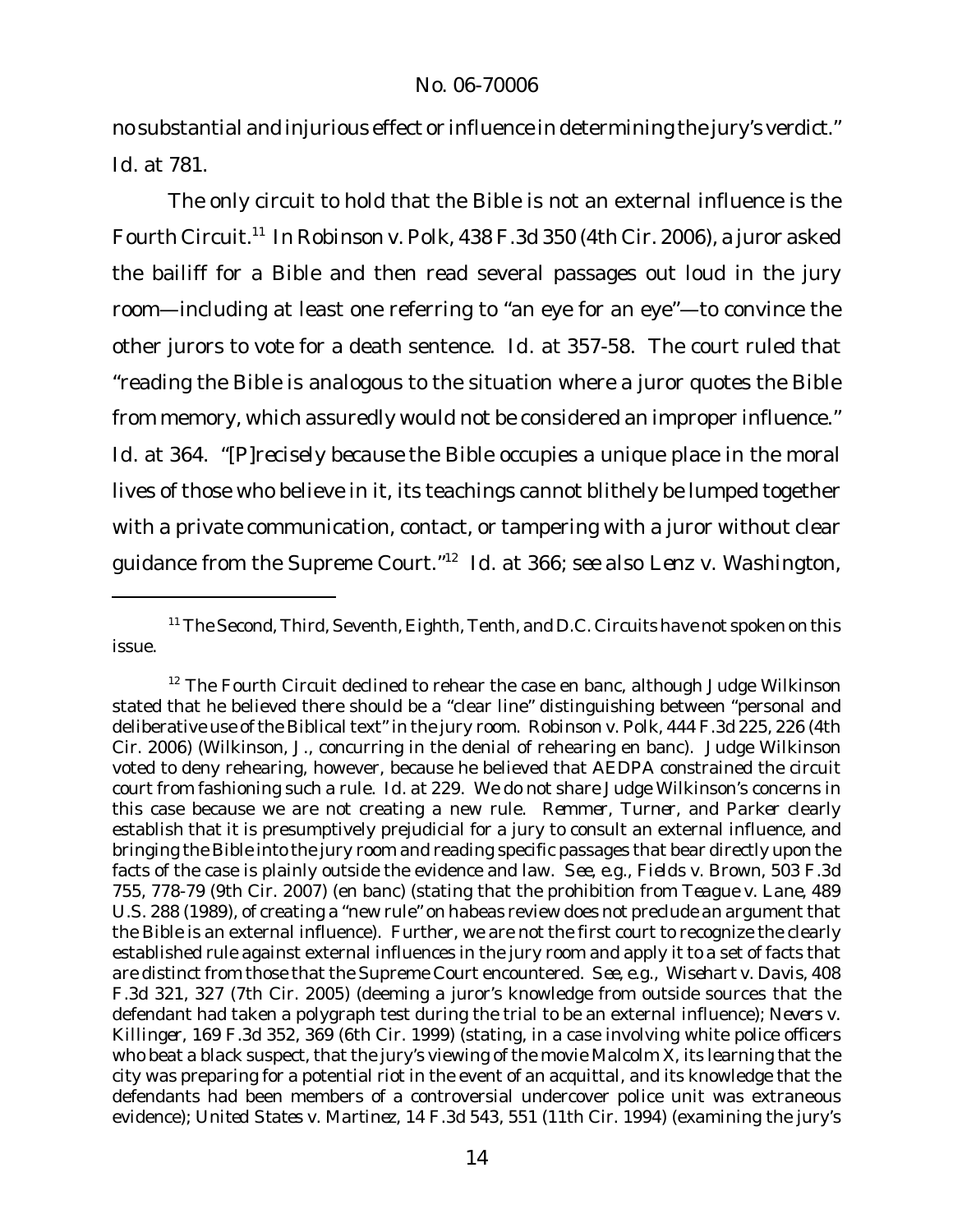444 F.3d 295, 310-12 (4th Cir. 2006) (following *Robinson*); *Billings v. Polk*, 441 F.3d 238, 248 (4th Cir. 2006) (holding that a juror's reading of the Bible at home to assist his decision process did not raise a presumption of prejudice); *Burch v. Corcoran*, 273 F.3d 577, 591 (4th Cir. 2001) (stating that the jury's consultation of a Bible was not "improper jury communication" because the "Bible quotes, whether stated from memory or read from the book, were . . . statements of folk wisdom or of cultural precepts"). Judge King wrote a vigorous dissent in *Robinson*, which, given the Supreme Court's clear guidance regarding external influences and the analysis from the rest of the circuits, we find more persuasive than the majority's opinion. *See Robinson*, 438 F.3d at 368 (King, J., dissenting in part). Further, although we part company with the Fourth Circuit and join the majority of other courts to pass upon this issue, we note that the Fourth Circuit's cases are distinguishable in that they all involved a juror reading general Biblical statements, as opposed to a command that directly tracked the specific facts of those cases.

This analysis persuades us that when a juror brings a Bible into the deliberations and points out to her fellow jurors specific passages that describe the very facts at issue in the case, the juror has crossed an important line. The Supreme Court counsels us that a jury may not consult material that is outside the law and evidence in the case. The Bible passages in question here were not part of the law and evidence that the jury was to consider in its deliberations. Moreover, the jurors did not simply discuss their own understanding of religious law and morality or quote Bible passages from memory to aid the discussion. Instead, the jurors referenced a specific passage that stated that someone who engages in a particular act—striking a person with an object and killing him, as

use of a dictionary during deliberations under *Remmer*). *But see United States v. Williams-Davis*, 90 F.3d 490, 503 (D.C. Cir. 1996) (holding that a juror's use of a dictionary did not raise a presumption of prejudice).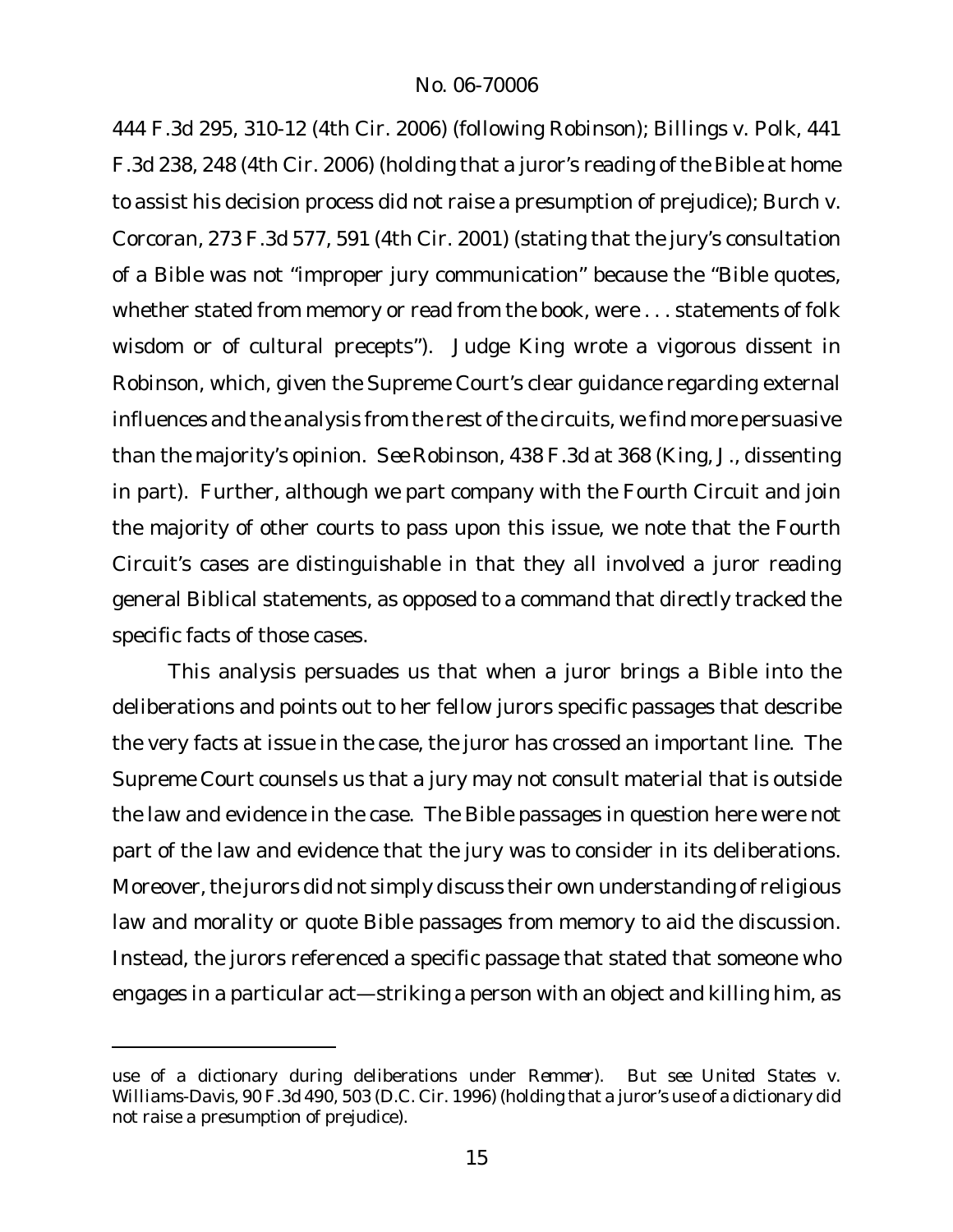Oliver did to Collins—is a murderer and must be put to death. Most circuits have ruled that when a Bible itself enters the jury room, the jury has been exposed to an external influence. Here, we face facts that are even more egregious than in those previous cases, as the jurors consulted a specific passage that provided guidance on the appropriate punishment for this particular method of murder. As such, we hold that the jury's consultation of the Bible passages in question during the sentencing phase of the trial amounted to an external influence on the jury's deliberations.

The question before us is not whether a juror must leave his or her moral values at the door or even whether a juror may consult the Bible for his or her own personal inspiration during the deliberation process. This case is also not about whether jurors must forget that, generally, the Bible includes the concept of an "eye for an eye." *See Burch*, 273 F.3d at 591 (noting that the "Bible quotes, whether stated from memory or read from the book, were . . . statements of folk wisdom or of cultural precepts"). Therefore, we need not address these issues. Instead, here, several jurors collectively consulted a Bible, in the jury room, and likely compared the facts of this case to the passage that teaches that capital punishment is appropriate for a person who strikes another over the head with an object and causes the person's death.

The state urges us to consider solely whether the Bible passage at issue had any bearing on the factual questions the jury had to decide during the sentencing phase: whether Oliver presented a threat of future dangerousness and whether there was mitigating evidence to warrant a sentence of life imprisonment instead of death. This argument misses the mark. The Bible served as an external influence precisely because it may have influenced the jurors simply to answer the questions in a manner that would ensure a sentence of death instead of conducting a thorough inquiry into these factual areas. Further, the Bible passage in this instance was evidence of the "circumstances

16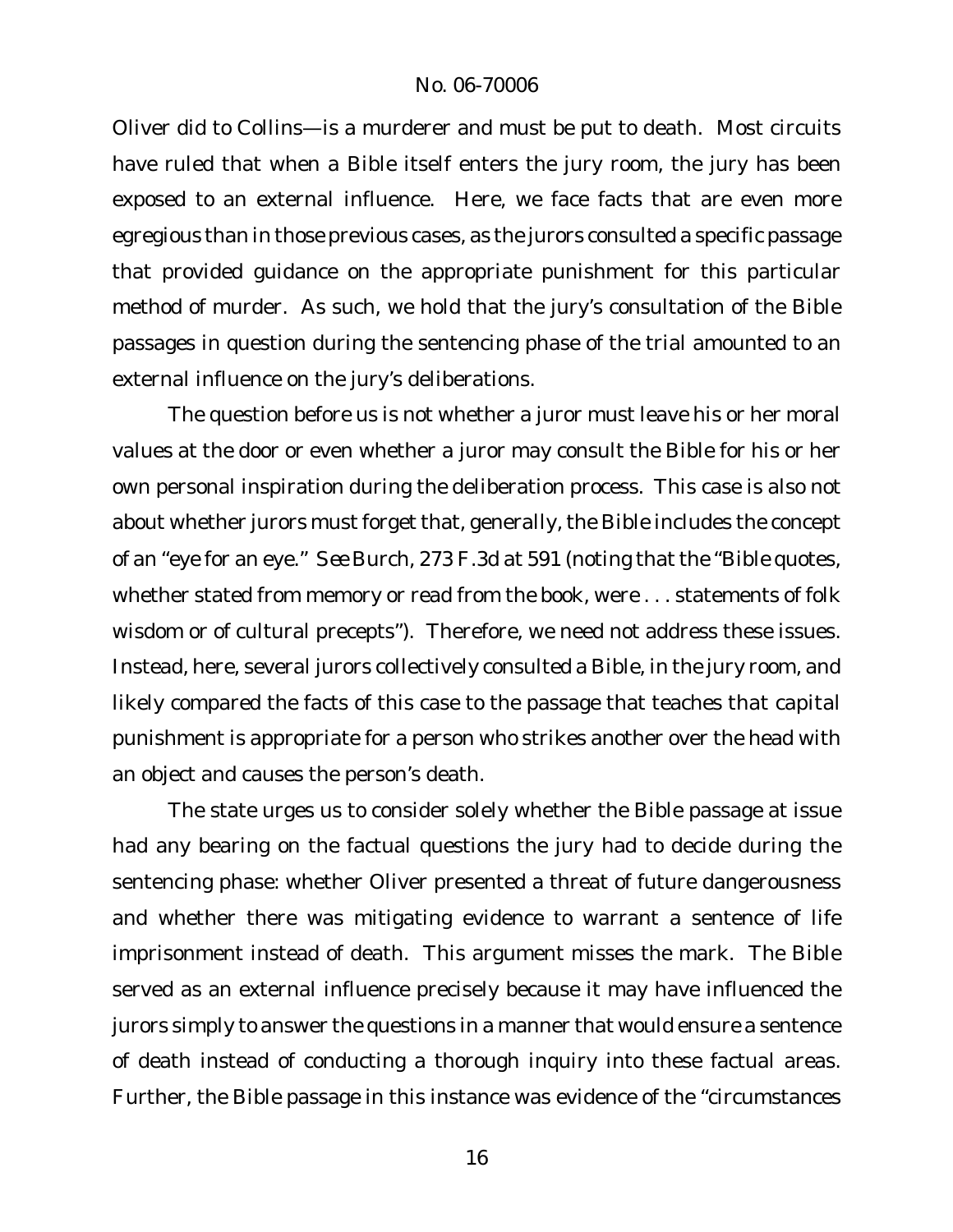of the offense that militates for . . . the imposition of the death penalty." TEX. CODE CRIM. PROC. ANN. art. 37.071(d)(1) (discussing the instructions the court must give to the jury in a death penalty case).

A contrary holding would eviscerate the rule from *Remmer* that jurors must rely on only the evidence and law presented in an open court room. It may be true that the Bible informs jurors' general outlook of the world and their moral values in particular, and jurors may constitutionally rely upon those morals in their deliberations. *See J.E.B. v. Alabama ex rel. T.B.*, 511 U.S. 127, 149 (1994) (O'Connor, J., concurring) ("Jurors are not expected to come into the jury box and leave behind all that their human experience has taught them." (internal citation and quotation marks omitted)). But the particular passage at issue here does not generally inform a juror's moral understanding of the world. The jurors did not testify that they knew, as people of faith, that someone who hits another over the head with an "instrument of iron" or a "hand weapon of wood" so that the person dies is a murderer and should be put to death. Instead, several jurors testified that they read this passage in the Bible while they were in the jury room debating Oliver's fate. Thus, the jury's use of the Bible here amounts to a type of "private communication, contact, or tampering" that is outside the evidence and law, which is exactly what *Remmer* sought to circumscribe. 347 U.S. at 229.

#### **C. Harmless Error Analysis**

Our inquiry, however, is not complete. We must next determine the effect the Bible had on the jury's decision to impose the death penalty. That is, given that there was a constitutional error because the jury consulted an external influence, we must determine if that constitutional error was harmless. *See Garcia v. Quarterman*, 454 F.3d 441, 444 (5th Cir. 2006) ("If the issue is a mixed question of law and fact, such as the assessment of harmless error, we review the district court's determination de novo.").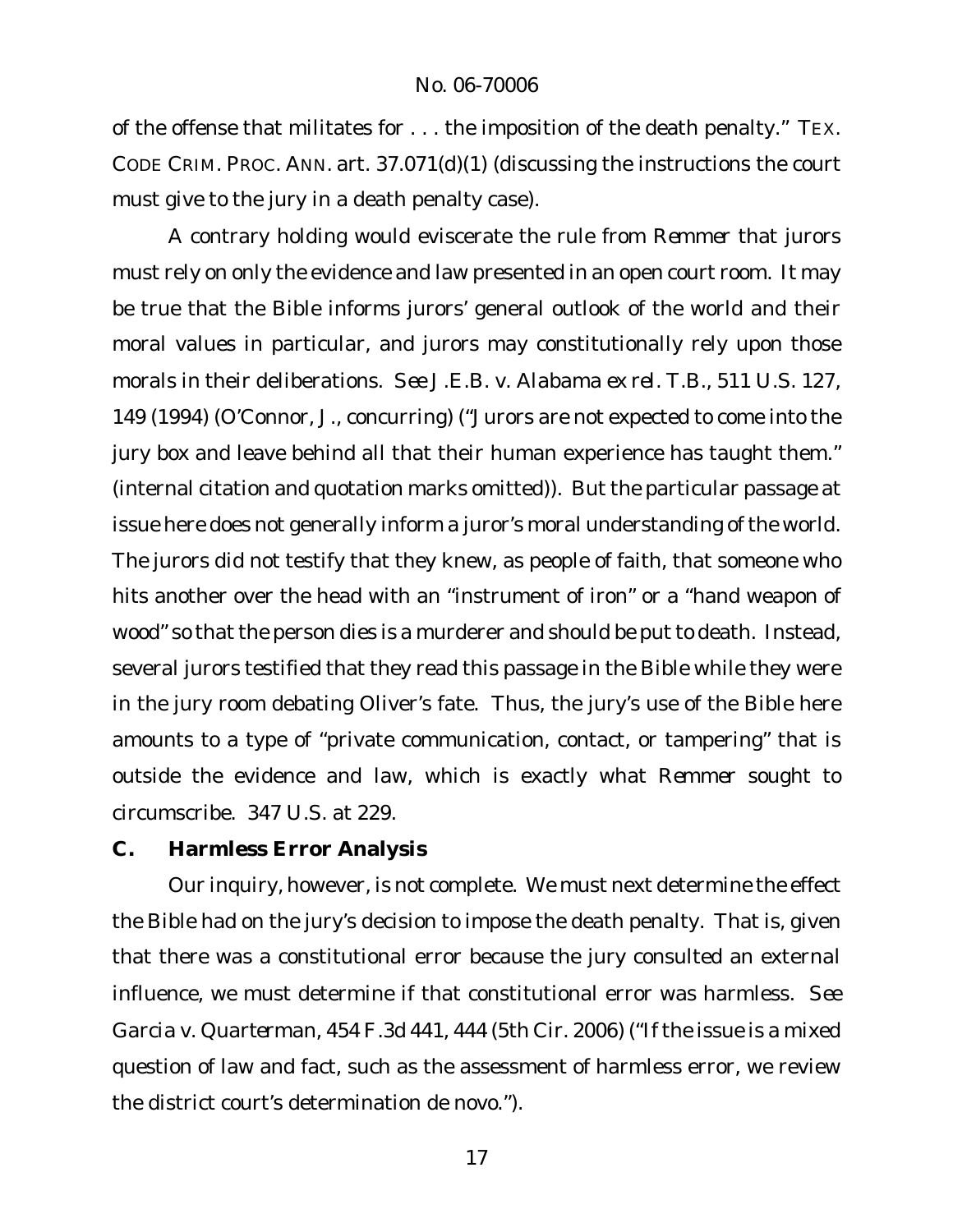Normally, under *Remmer*, if prejudice is likely from the jury's consultation of an external influence, the court may place the burden of rebutting that presumption on the state. *See Remmer*, 347 U.S. at 229; *United States v. Sylvester*, 143 F.3d 923, 934 (5th Cir. 1998) (stating that "only when the court determines that prejudice is likely should the government be required to prove its absence"); *see also United States v. Olano*, 507 U.S. 725, 739 (1993) (stating that the ultimate inquiry is whether "the intrusion affect[ed] the jury's deliberations and thereby its verdict"). However, on habeas review, we do not use the normal harmless error analysis. *See Brecht v. Abrahamson*, 507 U.S. 619, 637 (1993); *Pyles v. Johnson*, 136 F.3d 986, 994 (5th Cir. 1998). Instead, habeas petitioners are not entitled to relief based on a constitutional error unless the error "had [a] substantial and injurious effect or influence in determining the jury's verdict." *Id.* (citing *Kotteakos v. United States*, 328 U.S. 750, 776 (1946)); *see also Fry v. Pliler*, 127 S. Ct. 2321, 2328 (2007) (holding that a federal court must assess the prejudicial impact of a constitutional error in a state court criminal trial under the "substantial and injurious effect" standard set forth in *Brecht*).<sup>13</sup>

Other courts to consider the effect of a Bible in the jury room have not faced similar facts, where the passage the jury read described the defendant's method of killing. For example, in *McNair v. Campbell*, the Eleventh Circuit noted that the two passages that the foreman had read to the jury did not contain "material which would encourage jurors to find a defendant guilty or to

 $13$  Not all circuits are in agreement regarding the appropriate standard for determining prejudice when a jury improperly consults the Bible during deliberations. In *McNair v. Campbell*, the Eleventh Circuit did not cite *Brecht* and instead analyzed whether the state could rebut the presumption of prejudice, holding that the state had carried its burden based on the "innocuous nature" of the Bible passages in question. 416 F.3d 1291, 1309 (11th Cir. 2005). However, we must follow our previous decision in *Pyles*, which stated that the Supreme Court requires us to use the *Brecht* standard when evaluating a habeas petitioner's claim that a juror improperly considered external evidence. *See Pyles*, 136 F.3d at 992.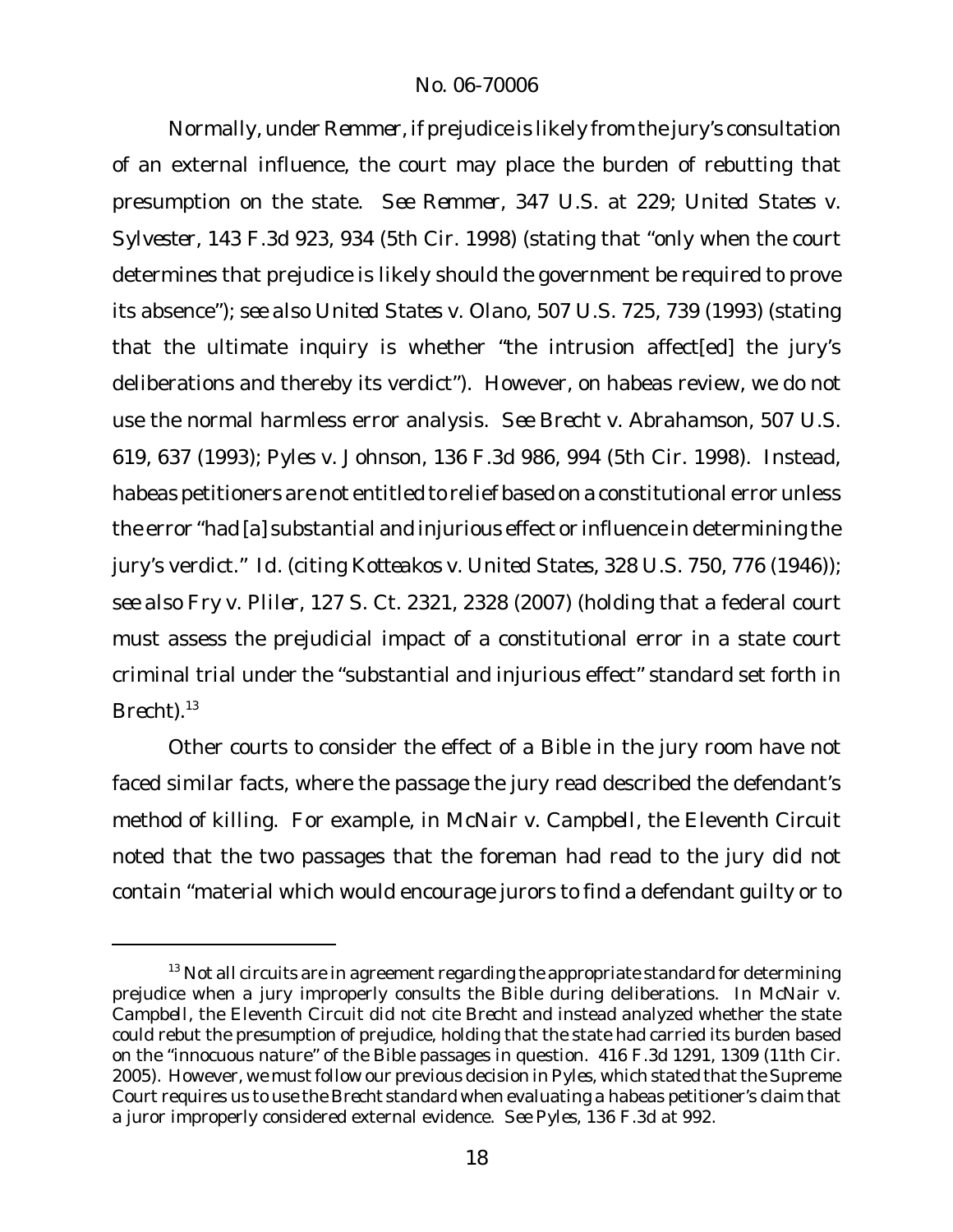recommend the death penalty."<sup>14</sup> 416 F.3d at 1308 (internal quotation marks omitted). Therefore, the Bible passages "merely had the effect of encouraging the jurors to take their obligations seriously and to decide the question of guilt or innocence based only on the evidence." *Id.* at 1309 (internal quotation marks omitted). In addition to the innocuous nature of the Bible passages at issue, the court noted that a juror brought in the extraneous evidence without the imprimatur of the court and that the state's case against the defendant was particularly strong. *Id.* These factors supported the court's view that the Bible passages did not prejudice the jury's decision. *Id.*<sup>15</sup>

Similarly, the Ninth Circuit, sitting en banc, rejected the petitioner's argument of prejudice when a juror made notes "for" and "against" the death penalty based on his review of the Bible at home and then brought those notes into the jury room. *Fields v. Brown*, 503 F.3d 755, 776-82 (9th Cir. 2007) (en banc). The court chose not to decide whether the juror's conduct was improper because, either way, the notes did not have a "substantial and injurious effect or influence in determining the jury's verdict."<sup>16</sup> *Id.* at 781. The court rested its decision of no prejudice on the fact that the juror's notes had both a "for" and "against" part, the notes entered the jury room early in the deliberations and thus jurors could still take as much time as they needed to sort through the evidence and reflect on the appropriate punishment, the jury was instructed to

 $14$  "The two Bible verses read included the familiar Psalm 121, and Luke 6:37. The latter verse reads as follows: 'Judge not, and ye shall not be judged; condemn not and ye shall not be condemned; forgive, and ye shall be forgiven . . . .'" *McNair*, 416 F.3d at 1308 n.16.

 $15$  The court also noted that the habeas petitioner had not rebutted the state court's factual finding that the Bible did not prejudice the jury's decision. *Id.* at 1308-09. Nevertheless, the court undertook its own review of the record and determined that the state had "carried its burden of rebutting the presumption of prejudice." *Id.* at 1309.

<sup>16</sup> Thus, the Ninth Circuit's approach was backwards under *Remmer*: the court found that any use of the Bible was not prejudicial before determining if the Bible was an external influence that would trigger the presumption of prejudice.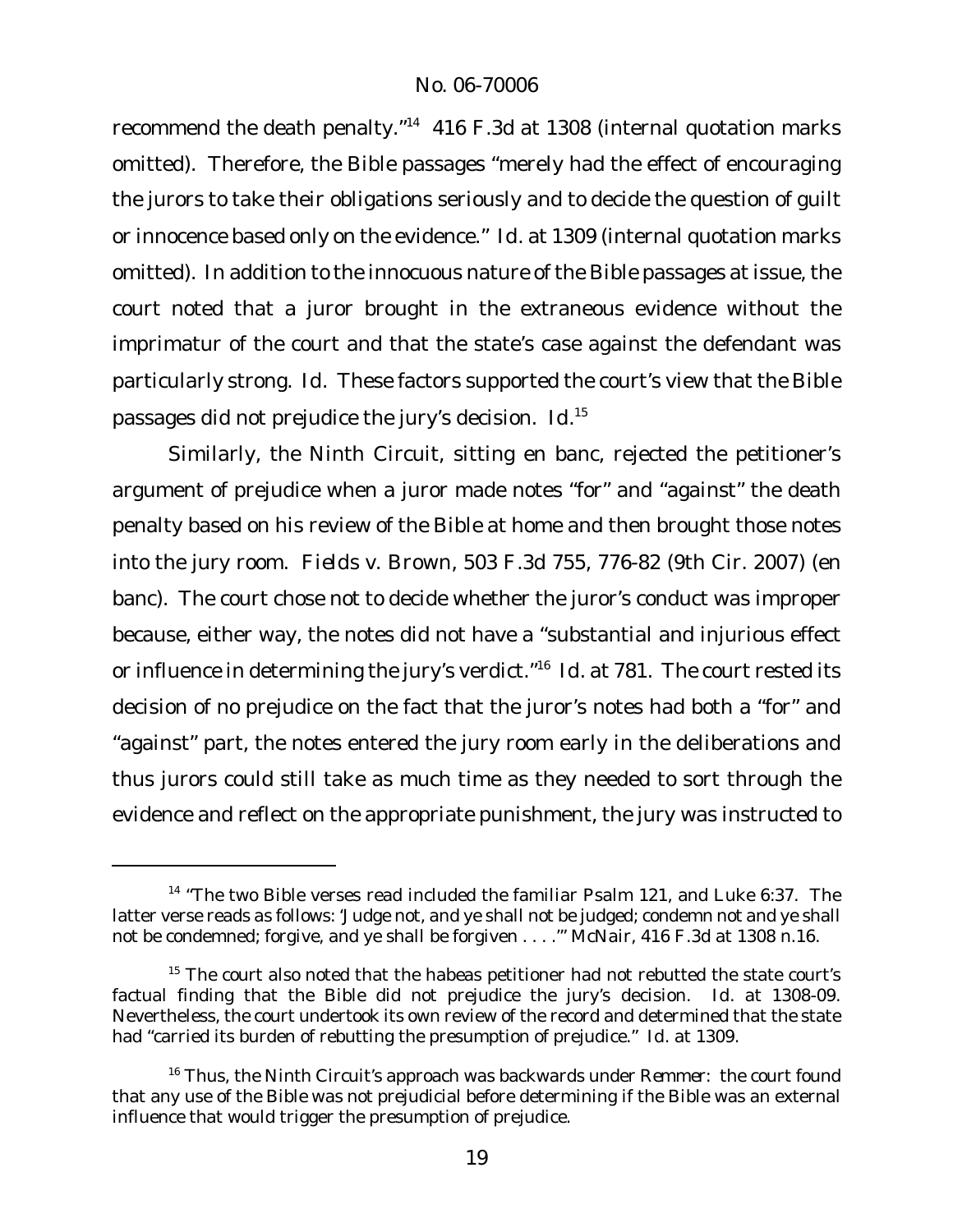base its decision solely on the facts and the law as presented during the trial, and the aggravating evidence was powerful given that the case involved multiple murders, rape, and kidnapping. *Id.* at 781-82.<sup>17</sup>

While the facts before us regarding the jury's use of the Bible are perhaps more egregious than in these previous cases, the procedural posture here constrains our analysis. This is because here, the state court made a factual finding regarding the effect of the Bible on the jury, and we must defer to that factual finding unless Oliver presents "clear and convincing" evidence to the contrary. *See* 28 U.S.C. § 2254(e)(1). After hearing the testimony of four jurors at an evidentiary hearing on Oliver's motion for a new trial, the state court ruled that the jurors rendered their decision "in accord with the evidence they heard in this case uninfluenced by any outside influence of any kind shown to the Court in this hearing." In essence, the state court made a finding that the Bible did not prejudice the jury's decision. The effect of an ex parte communication on a juror's impartiality is a question of "historical fact." *Rushen v. Spain*, 464 U.S. 114, 120 (1983) (per curiam) (deferring to state court's finding of "historical fact" that the ex parte communications between a judge and a juror did not bias the jury's decision ); *see also Patton v. Yount*, 467 U.S. 1025, 1036-37 (1984) (holding that the question of juror impartiality is not a mixed question of law and fact but instead is "plainly one of historical fact"). A state court's post-trial factual finding regarding a juror's impartiality is entitled to a "presumption of correctness." *Rushen*, 464 U.S. at 120.

<sup>&</sup>lt;sup>17</sup> Six judges dissented. As Judge Gould noted, "Considering that if only one juror had declined to sentence Fields to death the trial court would have been obligated to impose a life sentence, it is more probable than not that [the juror's] introduction of written researched Bible quotations into jury deliberations" prejudiced the jury. *Id.* at 788 (Gould, J., dissenting). Judge Berzon added that "[h]ere, there is no question that the Biblical passages copied by [the juror] pertained to the key legal question before the jury at the penalty phase—whether death was the appropriate sentence for Fields's acts." *Id.* at 793 (Berzon, J., dissenting).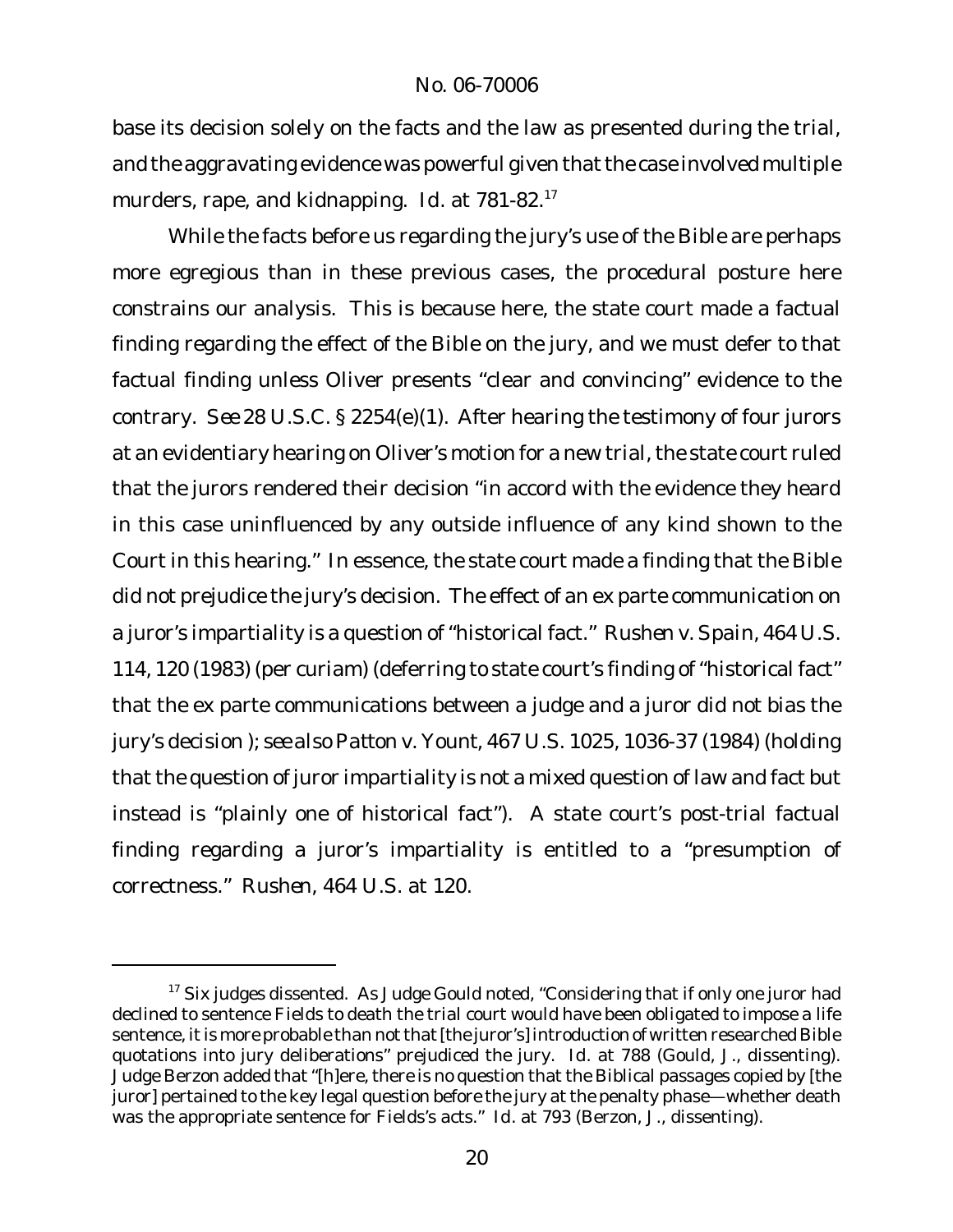For example, in *Moody v. Johnson*, the state court conducted two evidentiary hearings and determined that the improper conversation between the bailiff and one of the jurors did not impact the jury's deliberations. 139 F.3d 477, 483 (5th Cir. 1998). On habeas review, we noted that "[t]he determination of whether there was any improper conduct and its [e]ffect, if any, on juror impartiality are questions of historical fact that 'must be determined, in the first instance, by state courts and deferred to, in the absence of 'convincing evidence' to the contrary, by the federal courts.'" *Id.* (citing *Rushen*, 464 U.S. at 120); *see, e.g.*, *Schaff v. Snyder*, 190 F.3d 513, 534-35 (7th Cir. 1999) (deferring to state court's post-trial factual finding that the extraneous statement the jury had heard regarding other similar charges against the defendant did not bias the jury's decision); *Crease v. McKune*, 189 F.3d 1188, 1193 (10th Cir. 1999) (deferring to state court's factual finding that improper communication between the judge and a juror did not prejudice the habeas petitioner). In contrast, if the state court does not make factual findings regarding the effect of an external influence on the jury, then we simply conduct a harmless error analysis using the *Brecht* standard without having to defer to any state court findings. *See, e.g.*, *Pyles*, 136 F.3d at 994-95 (analyzing the prejudicial effect of a juror improperly visiting the crime scene without mentioning whether the state court made any factual findings). *But see Dorsey v. Quarterman*, 494 F.3d 527, 531 (5th Cir. 2007) (conducting a harmless error analysis without explicitly deferring to the state court's conclusion that the jury could continue deliberating even though two jurors had viewed evidence not in the record).

Oliver has failed to demonstrate that the state court's finding that the Bible did not influence the jury lacks "even fair support in the record." *Rushen*, 464 U.S. at 120 (internal quotation marks omitted). Although the record includes evidence that cuts both ways, given the highly deferential standard of habeas review, we conclude that at least four factors provide "fair support in the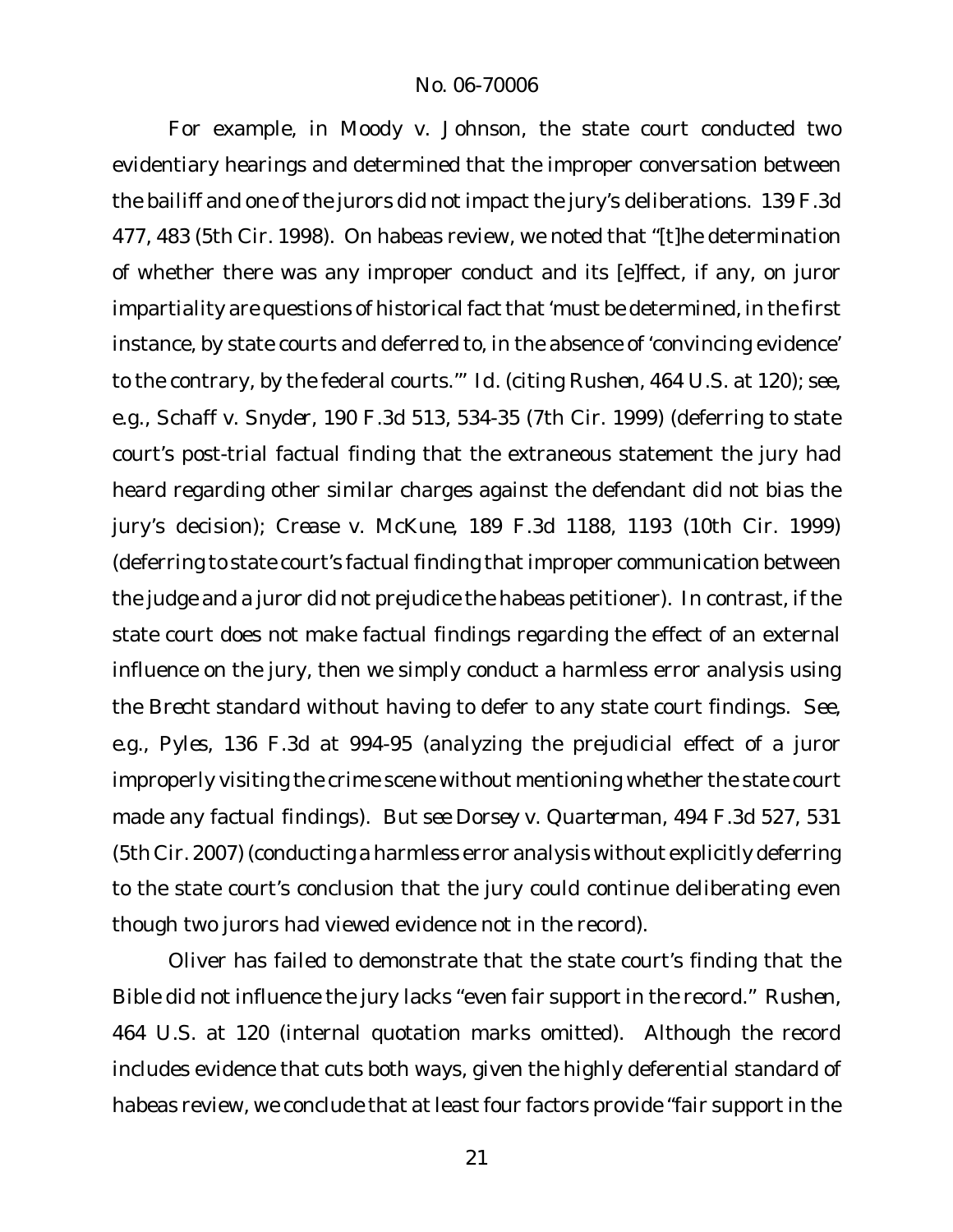record" for the state court's finding. *See id.*; *see also Nelson v. Quarterman*, 472 F.3d 287, 310 (5th Cir. 2006) (en banc) ("We are mindful that under AEDPA a federal court may not grant habeas relief simply because it disagrees with the state court's resolution of an issue . . . ."). First, there is contradictory evidence regarding whether the jurors' consultation of the Bible occurred before or after the jury reached its decision. Second, several jurors testified that the Bible was not a focus of their discussions. Third, the court instructed the jury that "[i]n deliberating upon the cause you are not to refer to or discuss any matter or issue not in evidence before you" and that "you are bound to receive the law from the Court."<sup>18</sup> Fourth, the jurors brought the Bibles into the jury room by themselves and without the imprimatur of the court. While Oliver makes several arguments that the Bible passages might have swayed the jury, he has not presented clear and convincing evidence to rebut the presumption of correctness that we must afford to the state court's factual finding, particularly given that the state court heard from the jurors themselves and concluded that the Bible did not prejudice their decision. *See Rushen*, 464 U.S. at 120 ("This finding of 'fact'—on a question the state courts were in a far better position than the federal courts to answer—deserves a high measure of deference . . . ." (internal quotation marks and citation omitted)); *Young v. Herring*, 938 F.2d 543, 559 n.8 (5th Cir. 1991) (noting that the trial judge is "uniquely qualified to appraise the prejudicial effect of a communication on the jury"). As Oliver has not presented clear and convincing evidence to rebut the state court's finding that the Bible did not influence the jury's decision, we cannot say that the jury's use of the Bible had

 $18$  We note that this factor also cuts against the state's argument in that the jurors disobeyed the court's instructions by consulting the Bible, which potentially tainted the jury's decision. *See Fields*, 503 F.3d at 787 (Gould, J., concurring in part and dissenting in part) (noting that "here the conclusion is inescapable that the jury did not follow the trial court's instructions" when it consulted the Bible). This fact also calls into question the court's statement that the jurors "considered this case in accord with the Court's Charge and the instructions of the Court . . . ."